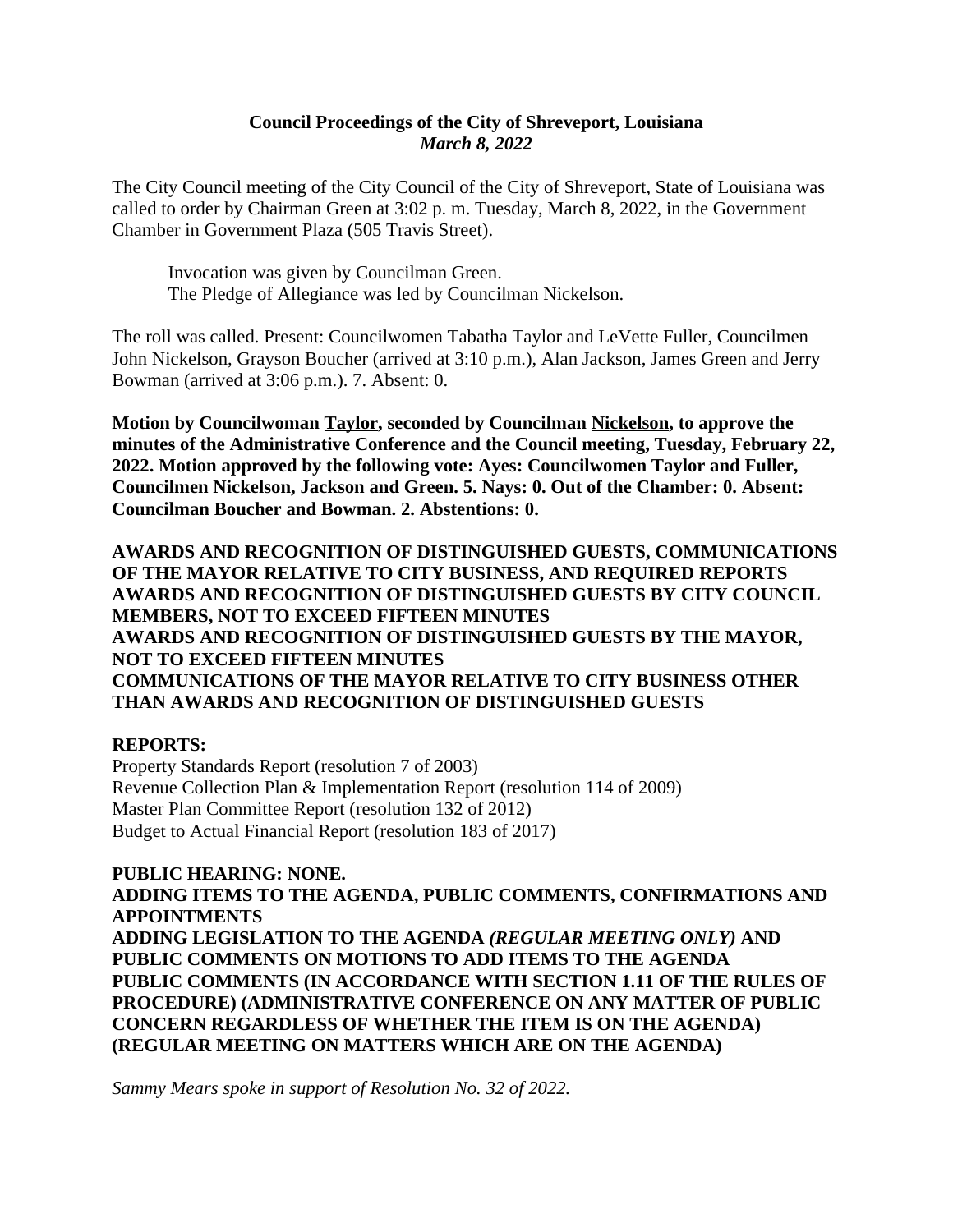**CONFIRMATION AND APPOINTMENTS**: Chief of Police – Wayne Smith, Human Resources Personnel Board - Susan Evans, Zoning Board of Appeals **-** Durwood Hendricks, Clarinda Henderson, Alan Berry, Metropolitan Planning Commission **-** Chris Elberson, Gabriel Bladeras, Rachel Jackson, Bill Robertson, Harold Sater, Winzer Andrews, Fred Moss

**Motion by Councilman Boucher, seconded by Councilman Bowman, to adopt the above executive appointments**. **Motion approved by the following vote: Ayes: Councilwomen Taylor and Fuller, Councilmen Nickelson, Boucher, Jackson, Green and Bowman. 7. Nays: 0. Out of the Chamber: 0. Absent: 0. Abstentions: 0.**

**CONSENT AGENDA LEGISLATION TO INTRODUCE ROUTINE ORDINANCES AND RESOLUTIONS RESOLUTIONS**: NONE **ORDINANCES**: NONE **TO ADOPT ORDINANCES AND RESOLUTIONS RESOLUTIONS:** NONE **ORDINANCES**: NONE **REGULAR AGENDA LEGISLATION RESOLUTIONS ON SECOND READING AND FINAL PASSAGE OR WHICH WILL REQUIRE ONLY ONE READING**

*The Clerk read the following:* 

**Resolution No. 132 of 2021:** A resolution authorizing the mayor to execute an Option to Ground Lease between the City of Shreveport and Shreveport HP Allendale, LLC and otherwise providing with respect thereto

**Read by title and as read motion by Councilwoman Taylor, seconded by Councilman Boucher, to postpone. Motion approved by the following vote: Ayes: Councilwomen Taylor and Fuller, Councilmen Nickelson, Boucher, Jackson, Green and Bowman. 7. Nays: 0. Out of the Chamber: 0. Absent: 0. Abstentions: 0.**

**Resolution No. 165 of 2021:** A resolution approving a restoration tax abatement renewal application for Venyu Solutions, LLC, 601 Milam Street, and to otherwise provide with respect thereto

**Read by title and as read motion by Councilwoman Fuller, seconded by Councilman Nickelson, to postpone. Motion approved by the following vote: Ayes: Councilwomen Taylor and Fuller, Councilmen Nickelson, Boucher, Jackson, Green and Bowman. 7. Nays: 0. Out of the Chamber: 0. Absent: 0. Abstentions: 0.**

**Resolution No. 21 of 2022:** A resolution recommending the Louisiana Board of Commerce and Industry terminate Inferno Manufacturing's tax exemption, Industrial Tax Exemption Program Contract #20180099-ITE, for non-compliance and otherwise providing with respect thereto. (C/Nickelson)

**Read by title and as read motion by Councilman Nickelson, seconded by Councilwoman**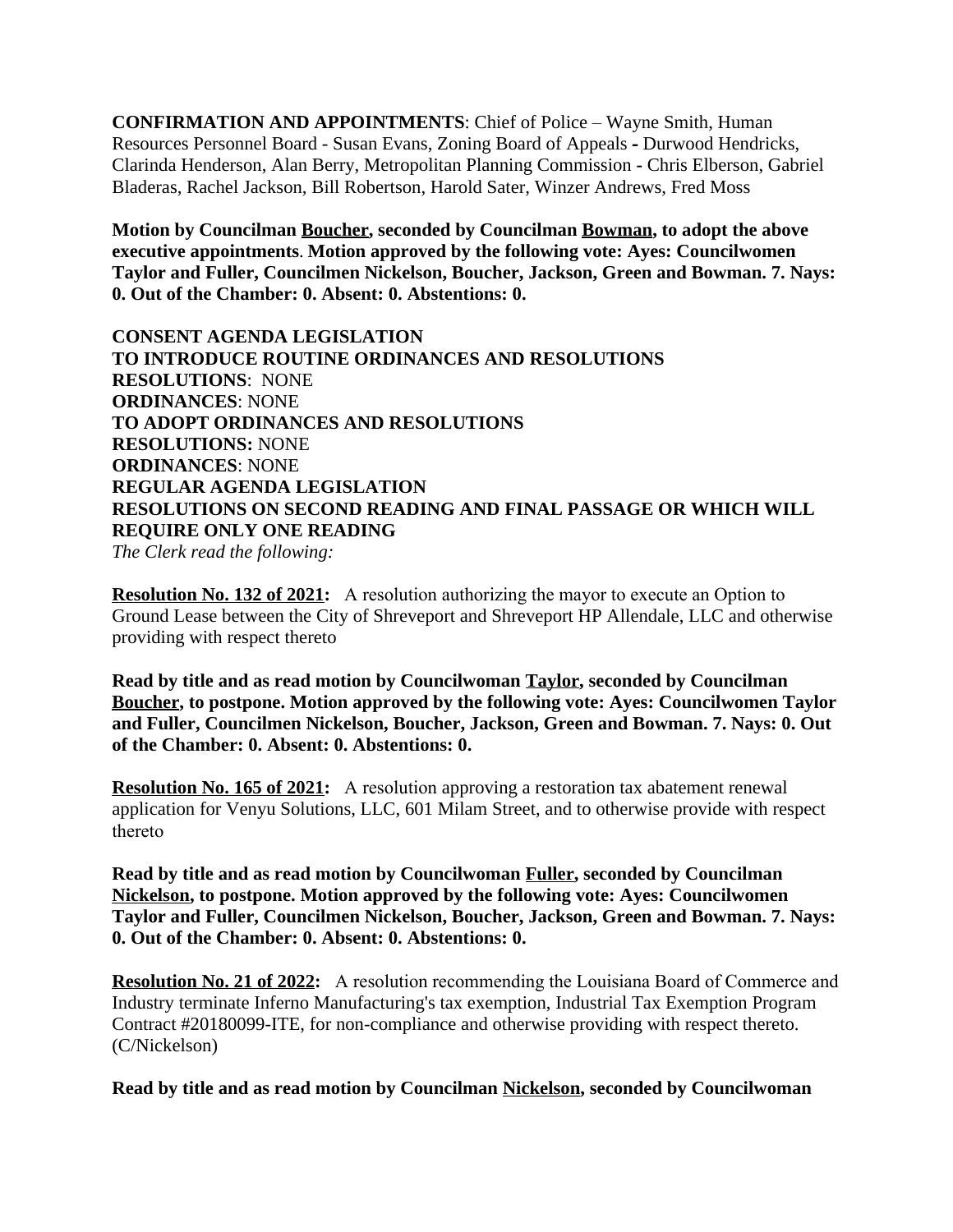**Fuller, to withdraw. Motion approved by the following vote: Ayes: Councilwomen Taylor and Fuller, Councilmen Nickelson, Boucher, Jackson, Green and Bowman. 7. Nays: 0. Out of the Chamber: 0. Absent: 0. Abstentions: 0.**

#### *The Clerk read the following:*

**AMENDMENT PROPOSED BY**: Manushka Gracia-Desgage, Assistant City Attorney **AMEND THE RESOLUTION AS FOLLOWS**: Delete the original proposed Resolution No. 23 of 2022 and substitute the attached Amendment No. 1 to Resolution No. 23 of 2022. **EXPLANATION OF AMENDMENT**: This amendment corrects a typographical error that occurs on the third line of the first paragraph on page 30 of the resolution that references "Proposition No. 4." The correct proposition is "Proposition No. 5." The same correction is necessary for the second line of the second paragraph on page 30.

**Read by title and as read motion by Councilwoman Taylor, seconded by Councilman Nickelson, to adopt Amendment No. 1 to Resolution No. 23 of 2022. Motion approved by the following vote: Ayes: Councilwomen Taylor and Fuller, Councilmen Nickelson, Boucher, Jackson, Green and Bowman. 7. Nays: 0. Out of the Chamber: 0. Absent: 0. Abstentions: 0.**

#### **RESOLUTION NO. 23 OF 2022**

#### **A RESOLUTION PROVIDING FOR CANVASSING THE RETURNS AND DECLARING THE RESULTS OF THE SPECIAL ELECTION HELD IN THE CITY OF SHREVEPORT, STATE OF LOUISIANA, ON SATURDAY, DECEMBER 11, 2021 AND TO PROMULGATE THE RESULTS THEREOF.**

BE IT RESOLVED by the City Council, acting as the governing authority (the "Governing Authority") of the City of Shreveport, State of Louisiana (the "City") that:

SECTION 1. Canvass. This Governing Authority does now proceed in open and public session to examine the official tabulations of votes cast at the special election held by the City on SATURDAY DECEMBER 11, 2021 and said Governing Authority does further proceed to examine and canvass the returns and declare the results of the special election.

SECTION 2. Procès Verbal. A Procès Verbal of the canvass of the returns of said election shall be made and a certified copy thereof shall be forwarded to the Secretary of State, Baton Rouge, Louisiana, who shall record the same in his office; another certified copy thereof shall be forwarded to the Clerk of Court and Ex-Officio Recorder of Mortgages in and for the Parishes of Bossier and Caddo, who shall record the same in the Mortgage Records of each Parish, respectively; and another copy thereof shall be retained in the archives of this Governing Authority.

SECTION 3. Promulgation of Election Results. The results of said election shall be promulgated by publication in the manner provided by law.

SECTION 4. Election Cost. The cost of the election as determined by the Louisiana Secretary of State was \$162,006.29.

**Motion by Councilman Boucher, seconded by Councilwoman Taylor, to adopt Resolution No. 23 of 2022 as amended. Motion approved by the following vote: Ayes: Councilwomen Taylor and Fuller, Councilmen Nickelson, Boucher, Jackson, Green and Bowman. 7. Nays: 0. Out of the Chamber: 0. Absent: 0. Abstentions: 0.**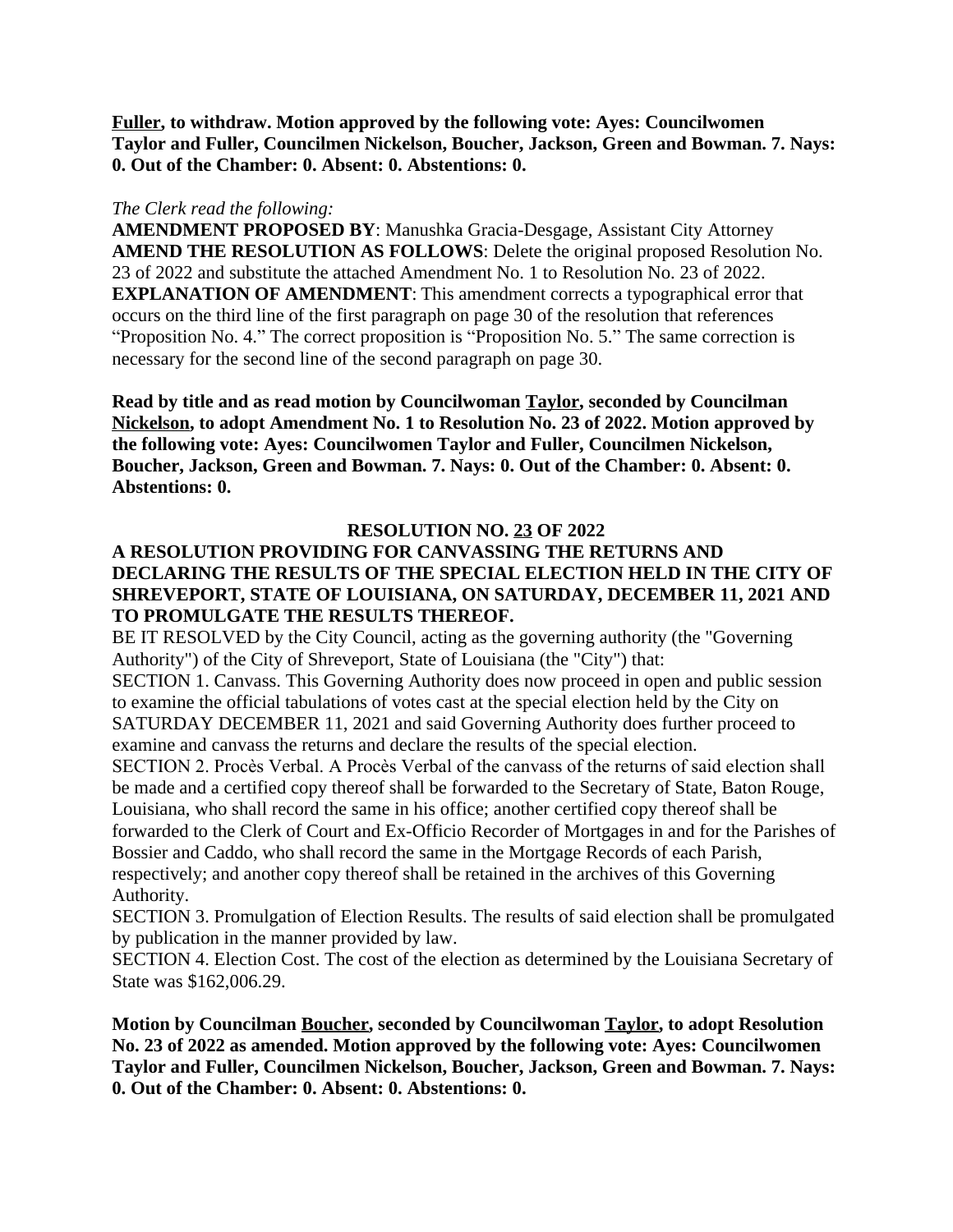**Resolution No. 24 of 2022:** A resolution authorizing the employment of legal counsel to represent the City of Shreveport, and to otherwise provide with respect thereto.

**Read by title and as read motion by Councilman Bowman, seconded by Councilman Jackson, to postpone. Motion approved by the following vote: Ayes: Councilwomen Taylor and Fuller, Councilmen Nickelson, Boucher, Jackson, Green and Bowman. 7. Nays: 0. Out of the Chamber: 0. Absent: 0. Abstentions: 0.**

#### **RESOLUTION NO. 25 OF 2022**

#### **A RESOLUTION AUTHORIZING THE EXECUTION OF A LEGAL SERVICE AGREEMENT WITH WASHINGTON & WELLS, ATTORNEYS AT LAW; BARON & BUDD, P.C.; COSSICH, SUMICH, PARSIOLA & TAYLOR LLC; FOLEY, LAMY & JEFFERSON; ALVENDIA, KELLY & DEMAREST, LLC; AND STAGG LIUZZA, LLC AND TO OTHERWISE PROVIDE WITH RESPECT THERETO**

WHEREAS, the City of Shreveport (the "City") desires to engaged outside counsel Washington & Wells, Attorneys at Law; Baron & Budd, P.C.; Cossich, Sumich, Parsiola & Taylor LLC; Foley, Lamy & Jefferson; Alvendia, Kelly & Demarest, LLC; and Stagg Liuzza, LLC ("Outside Counsel") to represent the City, including but not limited to its boards, commissions and agencies in this matter and seeks to enter into a Legal Services Agreement with the Outside Counsel in relation thereto; and

WHEREAS, The City, including its boards, commissions, or agencies, has the right and/or obligation to pursue claims for damages, compensation and other relief (the "Causes of Action") against the manufacturer(s) and supplier(s) of firefighting foam products (known as "aqueous film forming foam" or "AFFF") and/or other products containing per- and polyfluoroalkyl substances ("PFAS") (including perfluorooctanoic acid ("PFOA" or "C8"), perfluorooctane sulfonate ("PFOS"), and any other related compounds); and

WHEREAS, pursuant to Section 8.03 of the City Charter, the City Attorney recommends that the Outside Counsel be retained for the purpose of pursuing these Causes of Action.

NOW, THEREFORE, BE IT RESOLVED by the City Council of the City of Shreveport, in due, regular and legal session convened that the Mayor be and he is hereby authorized to execute, for and on behalf of the City of Shreveport, a Legal Services Agreement with Washington & Wells, Attorneys at Law; Baron & Budd, P.C.; Cossich, Sumich, Parsiola & Taylor LLC; Foley, Lamy & Jefferson; Alvendia, Kelly & Demarest, LLC; and Stagg Liuzza, LLC, to provide legal representation, counsel and advice to the City of Shreveport, substantially in accordance with the terms and conditions of the draft thereof attached hereto as Exhibit "A".

BE IT FURTHER RESOLVED that if any provision or item of this resolution or the application thereof is held invalid, such invalidity shall not affect other provisions, items or applications of this resolution which can be given effect without the invalid provisions, items or applications, and to this end, the provisions of this resolution are hereby declared to be severable.

BE IT FURTHER RESOLVED that all resolutions or parts thereof in conflict herewith are hereby repealed.

**Read by title and as read motion by Councilwoman Taylor, seconded by Councilman Bowman, to adopt. Motion approved by the following vote: Ayes: Councilwomen Taylor and Fuller, Councilmen Nickelson, Boucher, Jackson, Green and Bowman. 7. Nays: 0. Out of the Chamber: 0. Absent: 0. Abstentions: 0.**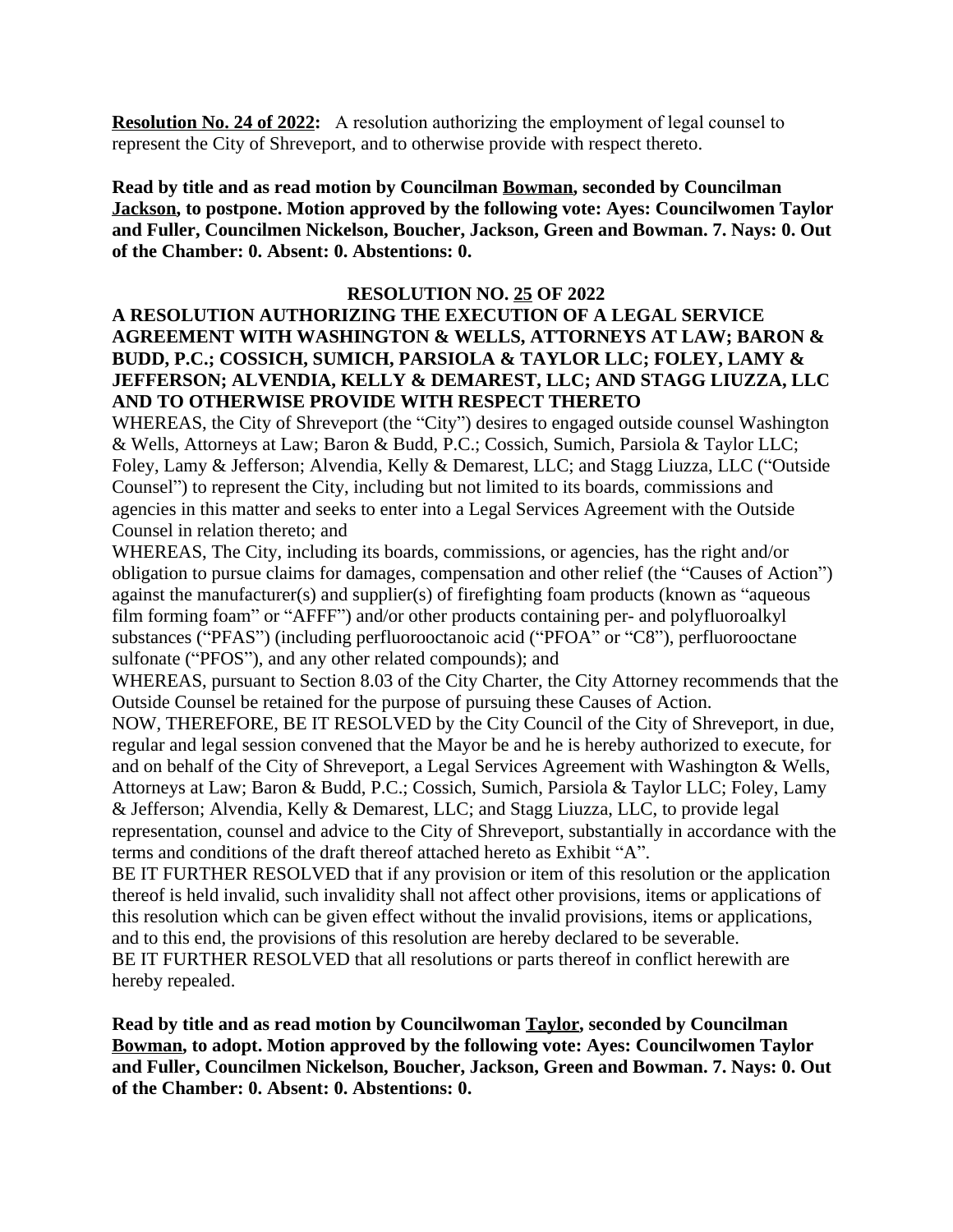#### **RESOLUTION NO. 26 OF 2022 A RESOLUTION AUTHORIZING THE MAYOR TO EXECUTE AN ACT OF RELEASE OF A 10' WIDE UTILITY EASEMENT IN THE RESUBDIVISION OF KING PARTITION NO. 2 SUBDIVISION, IN SECTIONS 3&4 (T16N-R13W), AND OTHERWISE PROVIDING WITH RESPECT THERETO**

WHEREAS, on February 27, 1981, the Resubdivision of King Partition No 2 Subdivision was filed and recorded under Instrument No. 861440, in Book 1800, Page 45, of the Conveyance Records of Caddo Parish, Louisiana, and the aforementioned subdivision dedicated to the public a 10' wide utility easement between Lots 1 and 2 of said subdivision; and

WHEREAS, the Muslim Community of Shreveport, the owners of said Lots 1 and 2, have requested the release of the aforementioned 10' wide utility easement for the re-development of said Lots 1 and 2 into a single tract to be established by the filing of King Partition No 4 Subdivision; and

WHEREAS, the Department of Water & Sewerage with the City of Shreveport has no facilities within this easement and none of the major utility companies have expressed an objection to the release of the aforementioned 10' wide utility easement; and

NOW, THEREFORE, BE IT RESOLVED, by the City Council of the City of Shreveport, in due, regular and legal session convened, that the MAYOR, Adrian Perkins, is hereby authorized and empowered to represent the City of Shreveport in the execution of an Act of Release of the 10' wide utility servitude between Lots 1 and 2 of the Resubdivision of King Partition No 2 Subdivision, and as shown and indicated in red on the proposed re-subdivision plat titled King Partition No. 4 and made a part hereof

BE IT FURTHER RESOLVED that a certified copy of this resolution and the Act of Release shall be filed and recorded in the official records of Caddo Parish, Louisiana

BE IT FURTHER RESOLVED, that if any provision or item of this resolution or the application thereof is held invalid, such invalidity shall not affect other provisions, items or applications which can be given effect without the invalid provisions, items or applications, and to this end, the provisions of this resolution are hereby declared severable.

BE IT FURTHER RESOLVED that all ordinances or resolutions or parts thereof in conflict herewith are hereby repealed.

**Read by title and as read motion by Councilman Boucher, seconded by Councilman Nickelson, to adopt. Motion approved by the following vote: Ayes: Councilwomen Taylor and Fuller, Councilmen Nickelson, Boucher, Jackson, Green and Bowman. 7. Nays: 0. Out of the Chamber: 0. Absent: 0. Abstentions: 0.**

#### **RESOLUTION NO. 27 OF 2022 A RESOLUTION PROCLAIMING MARCH 2022 AS WOMEN'S HISTORY MONTH IN THE CITY OF SHREVEPORT, AND OTHERWISE PROVIDING WITH RESPECT THERETO.**

#### BY: COUNCILWOMAN TABATHA TAYLOR

WHEREAS, in 1980, U.S. President Jimmy Carter issued the first Presidential Proclamation for National Women's History Week, and in 1987, the U.S. Congress declared March as National Women's History Month in perpetuity; and

WHEREAS, annually, a special U.S. Presidential Proclamation is issued honoring the extraordinary achievements of American women; and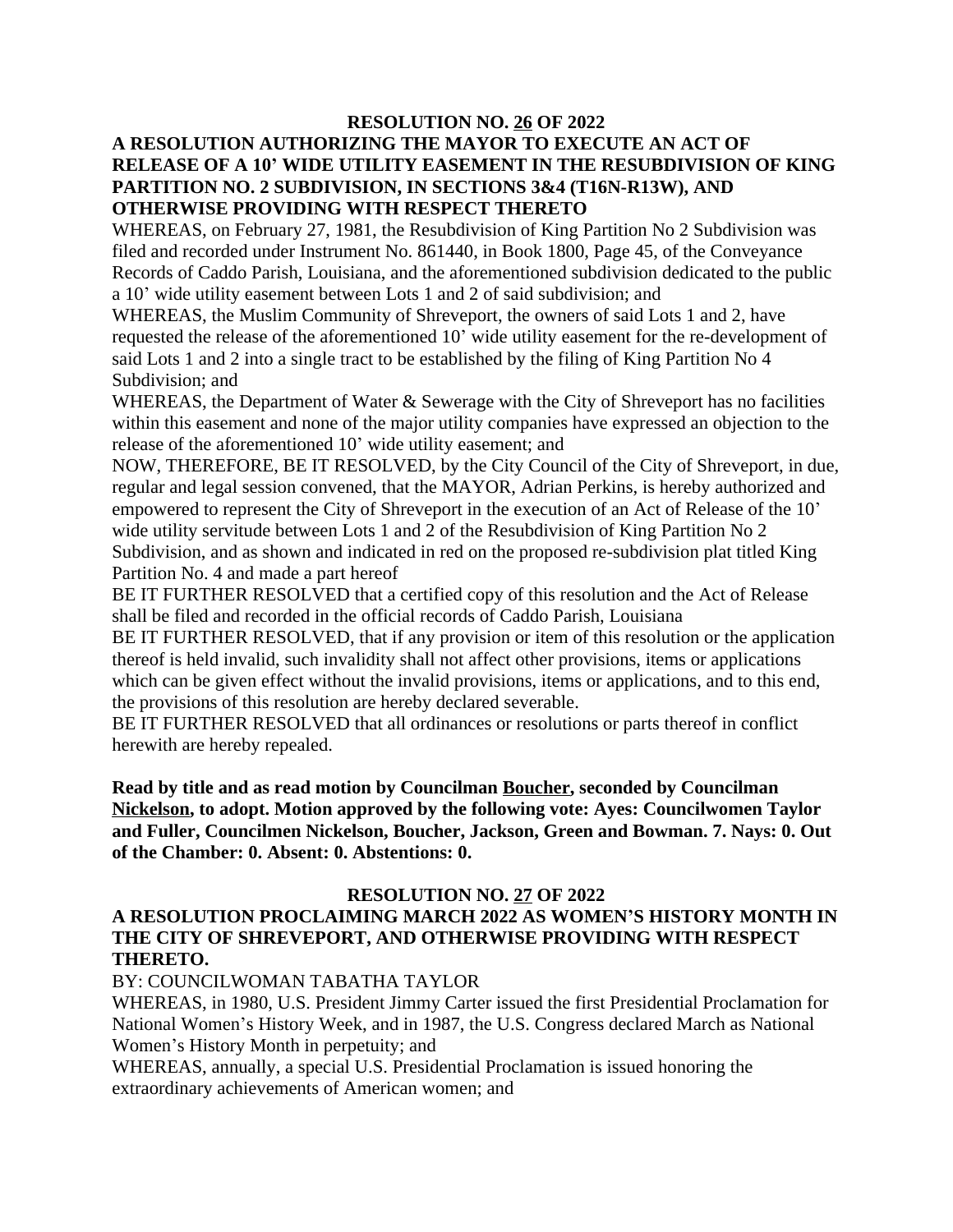WHEREAS, Women's History Month is a dedicated month to reflect on the often overlooked contributions of women in history, society and culture and during the month of March, we give a little extra attention to all of the amazing accomplishments of strong, determined women; and WHEREAS, the 2022 National Women's History theme, "Providing, Healing, Promoting Hope," is a tribute to the ceaseless work of caregivers and frontline workers during this ongoing pandemic and a recognition of the thousands of ways that women of all cultures have provided both healing and hope throughout history; and

WHEREAS, women as healers harken back to ancient times. Healing is the personal experience of transcending suffering and transforming it to wholeness. The gift of hope spreads light to the lives of others and reflects a belief in the unlimited possibilities of this and future generations. Together, healing and hope are essential fuels for our dreams and our recovery; and

WHEREAS, every woman has a story to tell and gifts to share with the world and this year, in particular, we are reminded of the importance of healers and caregivers who are helping to promote and sustain hope for the future; and

WHEREAS, these are the women who, as counselors and clerics, artists and teachers, doctors, nurses, mothers, and grandmothers listen, ease suffering, restore dignity, and make decisions for our general as well as our personal welfare; and

WHEREAS, the National Women's History Alliance encourages communities throughout the country to honor local women who bring and have historically brought these priceless gifts to their families, workplaces, and neighborhoods, sometimes at great sacrifice.; and

WHEREAS, the 2022 theme proudly honors those who, in both public and private life, provide healing and promote hope for the betterment of all.

NOW THEREFORE BE IT RESOLVED by the City Council of the City of Shreveport in due regular and legal session convened that the Shreveport City Council designates and proclaims March 2022, as Women's History Month in the City of Shreveport.

BE IT FURTHER RESOLVED that if any provision of this resolution or the application thereof is held invalid, such invalidity shall not affect other provisions, items or applications of this resolution which can be given effect without the invalid provisions, items, or applications and to this end the provisions of this resolution are hereby declared severable.

BE IT FURTHER RESOLVED that all resolutions or parts thereof in conflict herewith are hereby repealed.

**Read by title and as read motion by Councilwoman Taylor, seconded by Councilman Bowman, to adopt. Motion approved by the following vote: Ayes: Councilwomen Taylor and Fuller, Councilmen Nickelson, Boucher, Jackson, Green and Bowman. 7. Nays: 0. Out of the Chamber: 0. Absent: 0. Abstentions: 0.**

#### **RESOLUTION NO. 28 OF 2022**

**A RESOLUTION TO HONOR SHIRLEY WILLS FOR HER MANY YEARS OF EXEMPLARY CIVIC ACTIVISM AS A COMMUNITY LEADER AND AS THE FIRST AFRICAN AMERICAN WOMAN ELECTED TO SERVE ON THE CADDO PARISH POLICE JURY, AND TO OTHERWISE PROVIDE WITH RESPECT THERETO.** BY: COUNCILMEMBERS JOHN NICKELSON AND LEVETTE FULLER WHEREAS, on October 4, 1978, Shirley Wills was sworn in as the first African American woman elected to serve on the Caddo Parish Police Jury, the predecessor of the Caddo Parish Commission, where she represented the communities of Stoner Hill, Anderson Island, and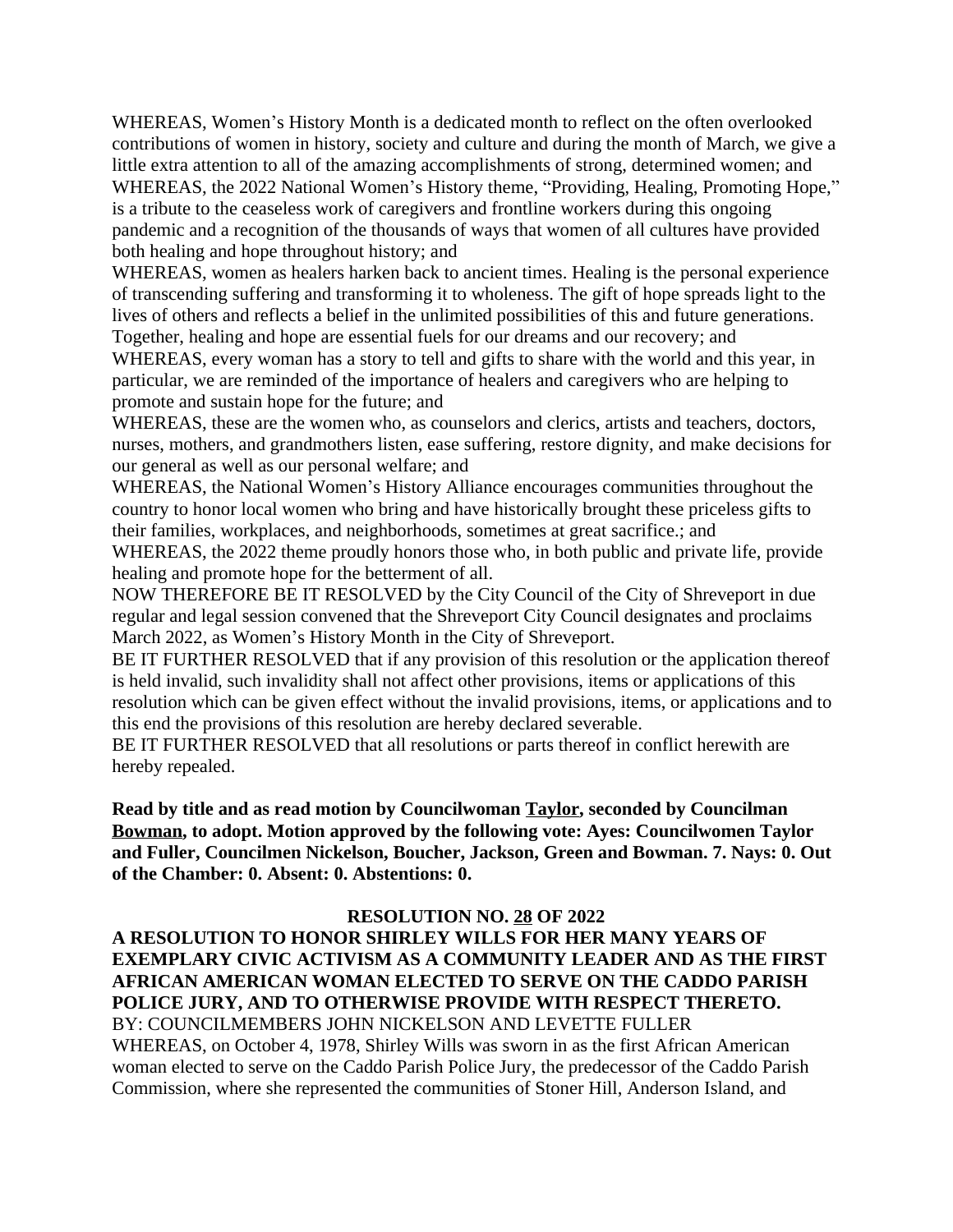portions of Allendale and Highland; and

WHEREAS, during her tenure as a police juror, from 1978 until 1984, Shirley Wills witnessed an era of extraordinary economic growth and infrastructure construction in Northwest Louisiana; and

WHEREAS, as a member of the police jury, Shirley Wills successfully brought about improvements in street maintenance, solutions to critical drainage issues, and the increased availability of affordable housing; and

WHEREAS, she also played a major role in the equitable reapportionment of local districts within the municipality of Shreveport; and

WHEREAS, after her public service, Shirley Wills has continued in her role as an active participant in community affairs; and

WHEREAS, Shirley Wills is a dedicated civil rights activist and an active member of the National Association for the Advancement of Colored People (NAACP), as well as a former member of its Executive Board Committee; and

WHEREAS, to promote a closer sense of community and to recognize the good works of past civic activists, Shirley Wills had Stoner Hill Elementary School renamed for an exceptional educator and the school's pioneering principal, Elijah B. Williams; it is now known as the E.B. Williams Stoner Hill Elementary Lab School; and

WHEREAS, Shirley Wills sought to honor the community activism and spiritual leadership of the long-time pastor of Hopewell Baptist Church, the Reverend Dr. C.E. Galloway, and with her persistence, Hopewell Street was renamed C.E. Galloway Boulevard; and

WHEREAS, in 2006, Shirley Wills dictated an oral history of her activism, culture, and professional life that may be heard at the Norton Art Gallery; and

WHEREAS, as a graduate of Shreveport Business College, Shirley Wills was employed by Western Electric, now AT&T, for thirty-two years, beginning in 1969, until her retirement in 2001; and

WHEREAS, Shirley Wills was married to the late Joe Robert Wills for fifty-two years until his passing; together they made a Christian family home and reaped the many blessings of God's love; and their union was blessed with two sons, Reverend Jerard Wills and the late Jerado Wills, and four precious grandchildren; and

WHEREAS, Shirley Wills is a long-time member of St. Peter Baptist Church where she is quite active as a Sunday School teacher and as a board member on the Mission and Deaconess boards; and

WHEREAS, Shirley Wills is empowered by her faith in God and is encouraged by her favorite scripture from Philippians 4:13, "I can do all things through Christ, who strengthens me"; and WHEREAS, Shirley Wills is well aware that educational opportunities are vital to the growth and prosperity of any community; she is an avid supporter of the Parent Teacher Student Association (PTSA) at Claiborne Elementary and Queensborough Elementary schools and an active alumnus of Booker T. Washington High School, Class of 1963.

NOW THEREFORE, BE IT RESOLVED by the City Council of the City of Shreveport, acting in due, regular, and legal session convened, that the City Council hereby honors Shirley Wills for her many years of exemplary civic activism and as the first African American woman elected to serve on the Caddo Parish Police Jury.

BE IT FURTHER RESOLVED that this resolution shall be executed in duplicate originals with one original presented to Shirley Wills and the other resolution filed in perpetuity in the office of the Clerk of Council for the City of Shreveport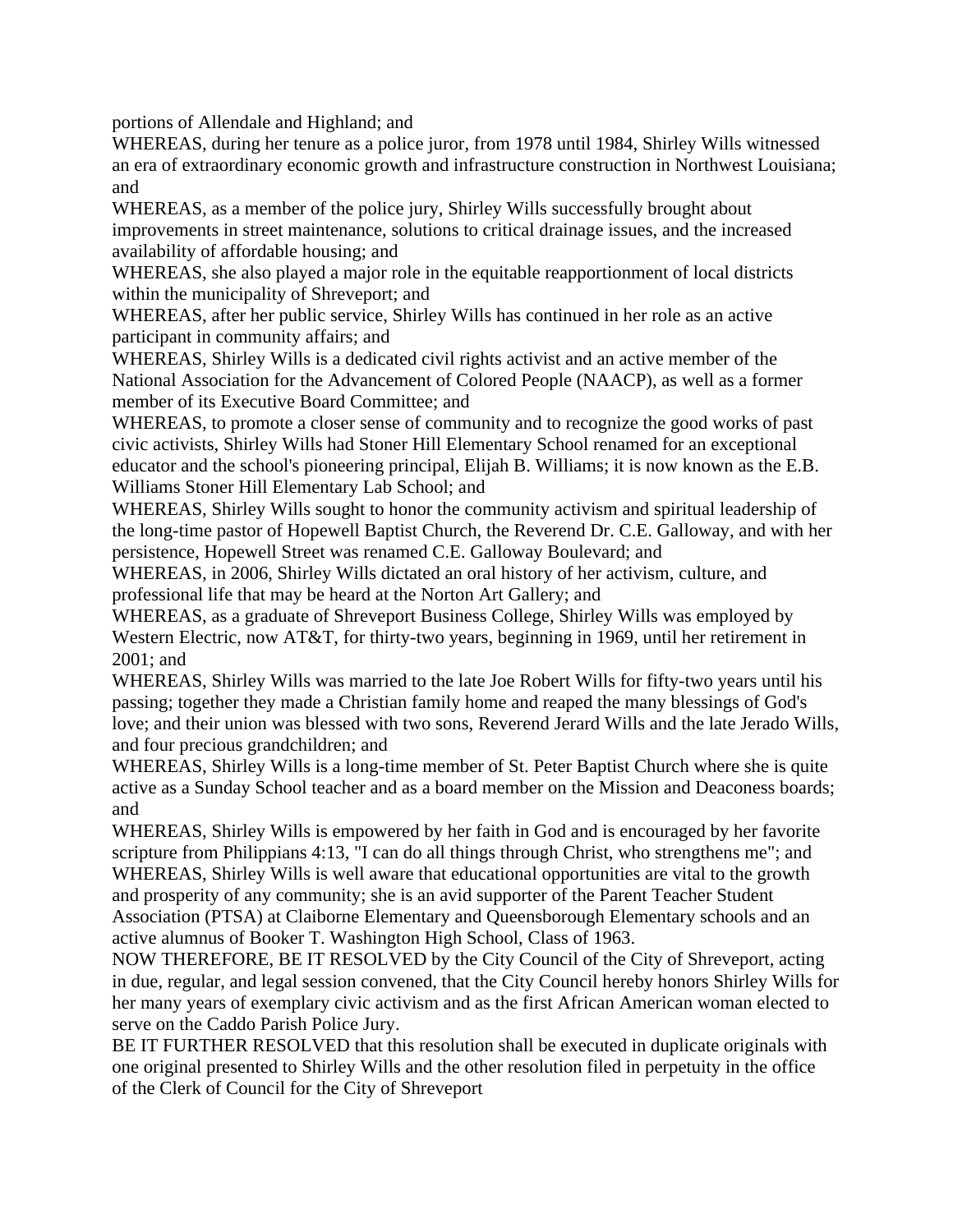**Read by title and as read motion by Councilwoman Fuller, seconded by Councilman Nickelson, to adopt. Motion approved by the following vote: Ayes: Councilwomen Taylor and Fuller, Councilmen Nickelson, Boucher, Jackson, Green and Bowman. 7. Nays: 0. Out of the Chamber: 0. Absent: 0. Abstentions: 0.**

**Resolution No. 29 of 2022:** A resolution to honor Woody's Home for Veterans for the assistance they provide to veterans and their contributions the City of Shreveport, and to otherwise provide with respect thereto. (B/Fuller, D/Boucher)

**Read by title and as read motion by Councilwoman Fuller, seconded by Councilman Boucher, to postpone. Motion approved by the following vote: Ayes: Councilwomen Taylor and Fuller, Councilmen Nickelson, Boucher, Jackson, Green and Bowman. 7. Nays: 0. Out of the Chamber: 0. Absent: 0. Abstentions: 0.**

#### **RESOLUTION NO. 30 OF 2022**

# **A RESOLUTION TO REPEAL RESOLUTION NO. 22 OF 2022 WHICH DEDICATED THE 700 BLOCK OF PUJO STREET IN HONOR OF CHARLEY F. WILLIAMS, AND TO OTHERWISE PROVIDE WITH RESPECT THERETO.**

BY: COUNCILMEMBER GRAYSON BOUCHER

WHEREAS, Resolution No. 22 of 2022 dedicated the 700 block of Pujo Street in honor of Charley F. Williams.; and

WHEREAS, the proper spelling of the name for the dedication is Charlie, not Charley; and WHEREAS, a new resolution will be presented to dedicate the 700 block of Pujo Street in honor of Charlie F. Williams.

NOW, THEREFORE, BE IT RESOLVED by the City Council of the City of Shreveport, in due, regular, and legal session convened that Resolution No. 22 of 2022, which dedicated the 700 block of Pujo Street in honor of Charley F. Williams, is hereby repealed.

BE IT FURTHER RESOLVED that if any provision or item of this Resolution or the application thereof is held invalid, such invalidity shall not affect other provisions, items or applications of this Resolution which can be given affect without the invalid provisions, items or applications and to this end the provisions of this Resolution are hereby declared severable.

BE IT FURTHER RESOLVED that all resolutions or parts thereof in conflict herewith are hereby repealed.

**Read by title and as read motion by Councilman Boucher, seconded by Councilman Bowman, to adopt. Motion approved by the following vote: Ayes: Councilwomen Taylor and Fuller, Councilmen Nickelson, Boucher, Jackson, Green and Bowman. 7. Nays: 0. Out of the Chamber: 0. Absent: 0. Abstentions: 0.**

#### **RESOLUTION NO. 31 OF 2022**

**A RESOLUTION TO DEDICATE THE 700 BLOCK OF PUJO STREET IN HONOR OF CHARLIE F. WILLIAMS FOR HIS COMMITMENT AND CONTRIBUTIONS TO THE CEDAR GROVE COMMUNITY AND THE CITY OF SHREVEPORT AND TO OTHERWISE PROVIDE WITH RESPECT THERETO.** BY: COUNCILMAN BOUCHER

WHEREAS, Charlie F. Williams was born on June 29, 1934, in Frierson, Louisiana and passed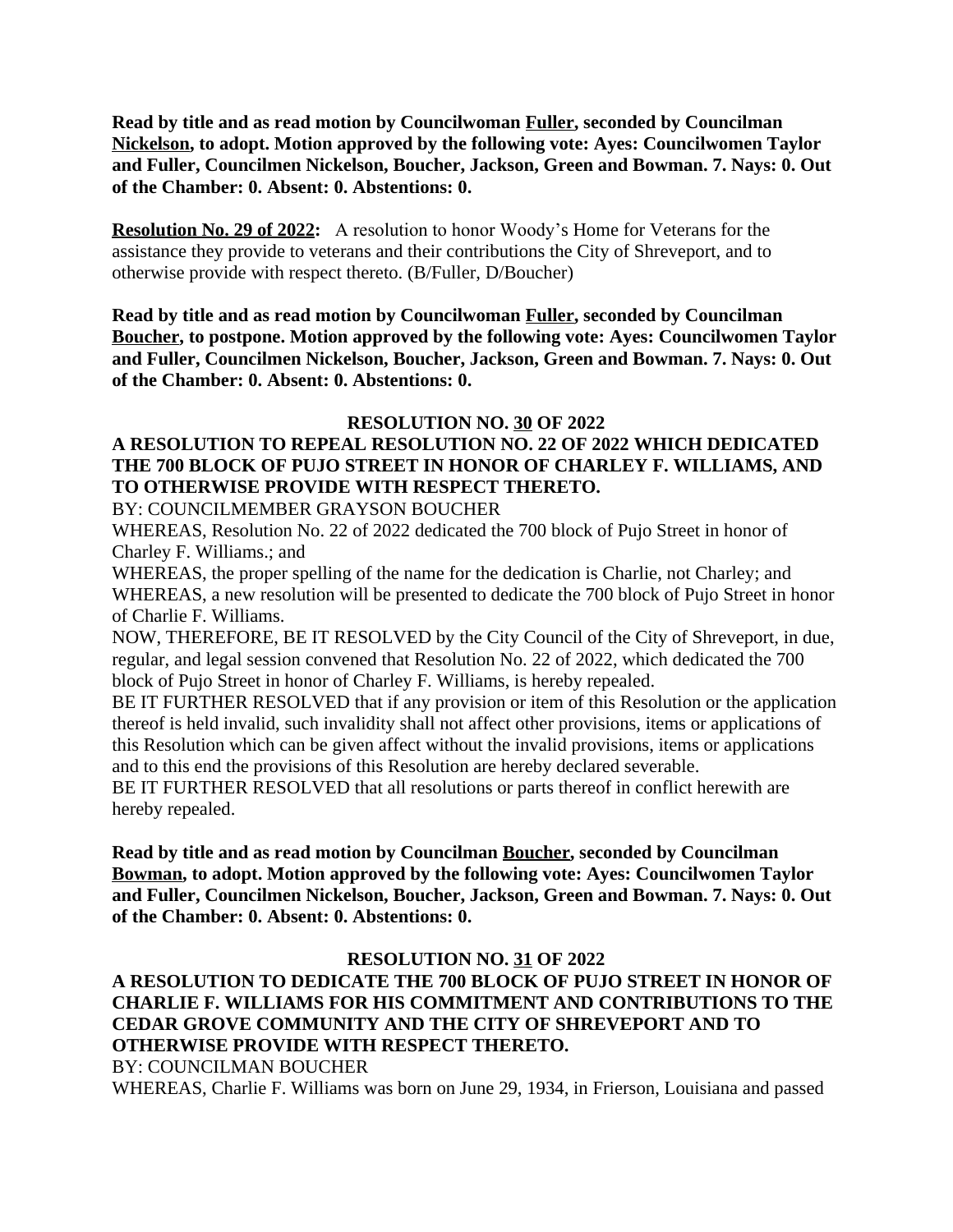away in August of 2021, at the age of 87; and

WHEREAS, Charlie F. Williams began his ministry in 1961 and served as pastor of the Mt. Olive Baptist Church for 50 years; and

WHEREAS, Charlie F. Williams performed many duties to the community, he dedicated babies to God, performed marriages, hosted revivals, comforted members during the loss of loved ones, and mentored young ministers; and

WHEREAS, Charlie F. Williams served with honor, integrity, pride and steadfast commitment to God.

NOW, THEREFORE BE IT RESOLVED by the City Council of the City of Shreveport in due, legal and regular session convened, that the Mayor on behalf of the City is authorized to dedicate the 700 block of Pujo Street in honor of Charlie F. Williams for his commitment and contributions to the Cedar Grove Community and the City of Shreveport.

BE IT FURTHER RESOLVED that in accordance with Resolution No. 156 of 2019, the dedication marker should be approximately 9 inches tall and 42 inches wide and should be placed on an existing standard or street sign if the placement is authorized by Traffic Engineering.

BE IT FURTHER RESOLVED that all resolutions or parts thereof in conflict herewith are hereby repealed

**Read by title and as read motion by Councilman Boucher, seconded by Councilman Bowman, to adopt. Motion approved by the following vote: Ayes: Councilwomen Taylor and Fuller, Councilmen Nickelson, Boucher, Jackson, Green and Bowman. 7. Nays: 0. Out of the Chamber: 0. Absent: 0. Abstentions: 0.**

## **RESOLUTION NO. 32 OF 2022**

#### **A RESOLUTION TO DEDICATE THE 500 BLOCK OF EAST 84th STREET IN HONOR OF SAM J. COLEMAN, FOR HIS COMMITMENT AND CONTRIBUTIONS TO THE CEDAR GROVE COMMUNITY AND THE CITY OF SHREVEPORT AND TO OTHERWISE PROVIDE WITH RESPECT THERETO**

BY: COUNCILMAN GRAYSON BOUCHER WHEREAS, Sam J. Coleman, was a blessing to his family, friends, and loved ones for 82 years; and

WHEREAS, he was a devoted husband to Mildred Coleman for 62 years, a loving father to six children, Glenn, Samuel, Beverlye, Gwendolyn, Sonia, and Wandria, and a grandfather; and WHEREAS, he was a successful building contractor and business owner for more than 50 years in Shreveport; and

WHEREAS, he was one of the first persons to purchase a lot in Harlem Heights (Cedar Grove) in 1953, he built his home in 1958 and lived there until his passing in 2013, his wife and daughter continue to live in the family home; and

WHEREAS, Mr. Coleman organized and spearheaded National Night Out for the 400 and 500 blocks of 84th Street and received awards from 1997 through 2003 and 2006; and

WHEREAS, he was one of founding organizers of C.A.R.E Neighborhood Association (Cedar Grove Affirms Real Effort) in 2003; and

WHEREAS, he was instrumental in getting the 400 and 500 blocks of 84th Street paved with sidewalks, he worked tirelessly to get funding for street repairs and paving throughout the neighborhood; and

WHEREAS, Mr. Coleman served at Bright Star Baptist Church in various capacities including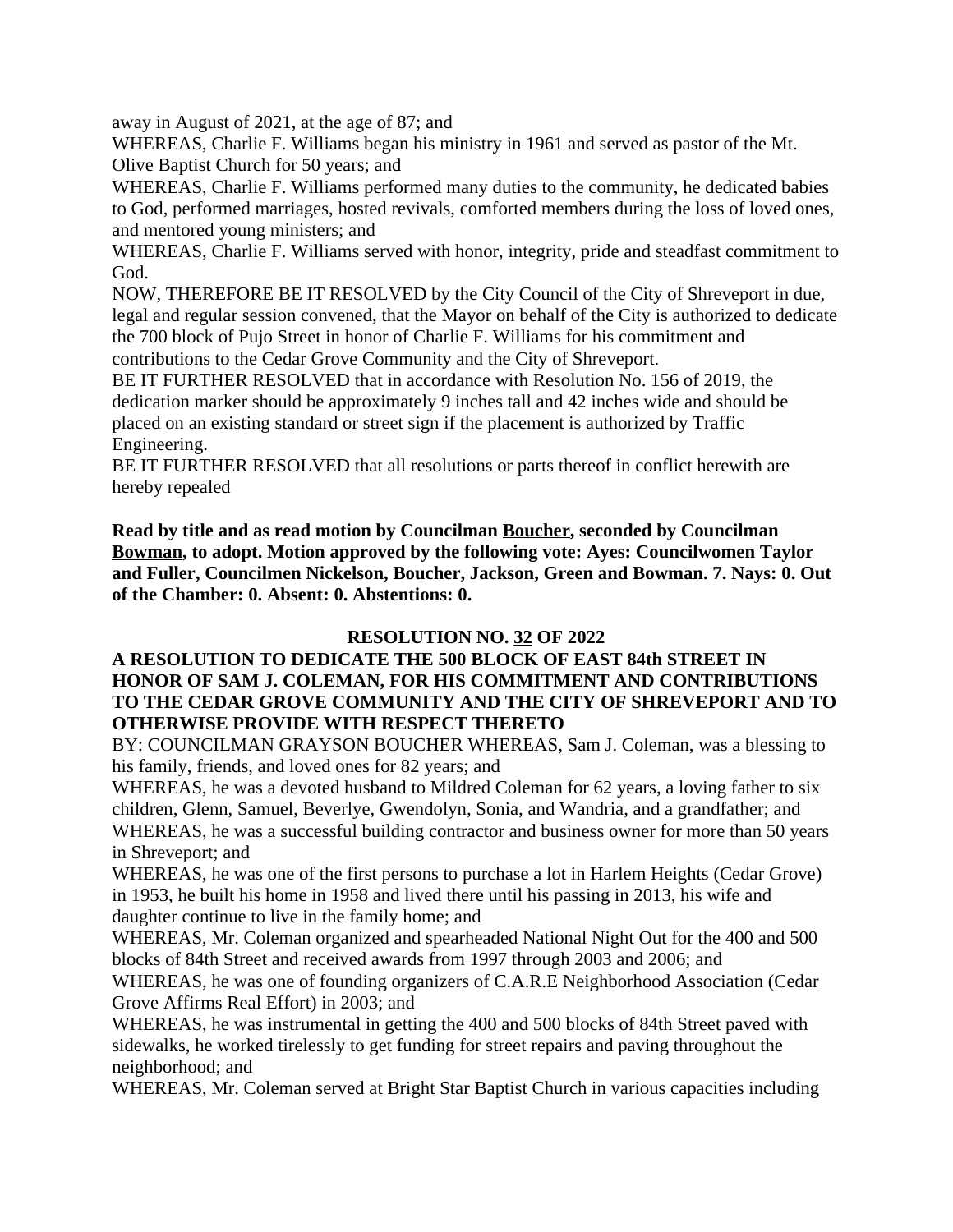Trustee of Deacon Board, Sunday School Superintendent and teacher; and WHEREAS, he was an organizing board member of the Unity of Faith Baptist Church which is currently located at 272. E. 78th Street.

NOW, THEREFORE BE IT RESOLVED by the City Council of the City of Shreveport in due, legal and regular session convened, that the Mayor on behalf of the City is authorized to dedicate the 500 block of East 84th Street in honor of Sam J. Coleman for his commitment and contributions to the Cedar Grove Community and the City of Shreveport.

BE IT FURTHER RESOLVED that in accordance with Resolution 156 of 2019, the dedication marker should be approximately 9 inches wide and should be placed on an existing standard or street sign if the placement is authorized by Traffic Engineering.

BE IT FURTHER RESOLVED that all resolutions or parts thereof in conflict herewith are hereby repealed.

#### **Read by title and as read motion by Councilman Boucher, seconded by Councilman Bowman, to adopt. Motion approved by the following vote: Ayes: Councilwomen Taylor and Fuller, Councilmen Nickelson, Boucher, Jackson, Green and Bowman. 7. Nays: 0. Out of the Chamber: 0. Absent: 0. Abstentions: 0.**

**Resolution No. 33 of 2022:** A resolution Authorizing the mayor to place commemorative markers dedicating the Southern Hills Park and Community Center walking trial in honor of former City Councilman James Flurry and otherwise providing with respect thereto. (E/Jackson)

**Read by title and as read motion by Councilman Jackson, seconded by Councilman Boucher, to postpone until the end of the meeting. Motion approved by the following vote: Ayes: Councilwomen Taylor and Fuller, Councilmen Nickelson, Boucher, Jackson, Green and Bowman. 7. Nays: 0. Out of the Chamber: 0. Absent: 0. Abstentions: 0.**

## **INTRODUCTION OF RESOLUTIONS** *(NOT TO BE ADOPTED PRIOR TO (March 22, 2022 (***Motion and second is sufficient to introduce resolutions)**

- **1. Resolution No. 34 of 2022**: A resolution authorizing the execution of a cooperative endeavor agreement with the Aseana Foundation, and to otherwise provide with respect thereto
- **2. Resolution No. 35 of 2022**: A resolution authorizing the use of certain equipment by the North Shreveport Business Association and to otherwise provide with respect thereto
- **3. Resolution No. 36 of 2022**: A resolution authorizing the use of certain equipment by the Shreveport-Bossier Sports Commission, and to otherwise provide with respect thereto
- **4. Resolution No. 37 of 2022**: A resolution amending the eligibility requirements for the Department of Water and Sewerage Shreveport Water Assistance Program (SWAP) and to otherwise provide with respect thereto
- **5. Resolution No. 38 of 2022**: A resolution authorizing the City of Shreveport, Louisiana, Purchasing Agent to reject all bids received for the Water and Sewer Pipe Bid IFB #22-005 and to otherwise provide with respect thereto.
- **6. Resolution No. 39 of 2022**: A resolution authorizing the donation of surplus property, specifically motorized vehicles of the Shreveport Police Department, which are not needed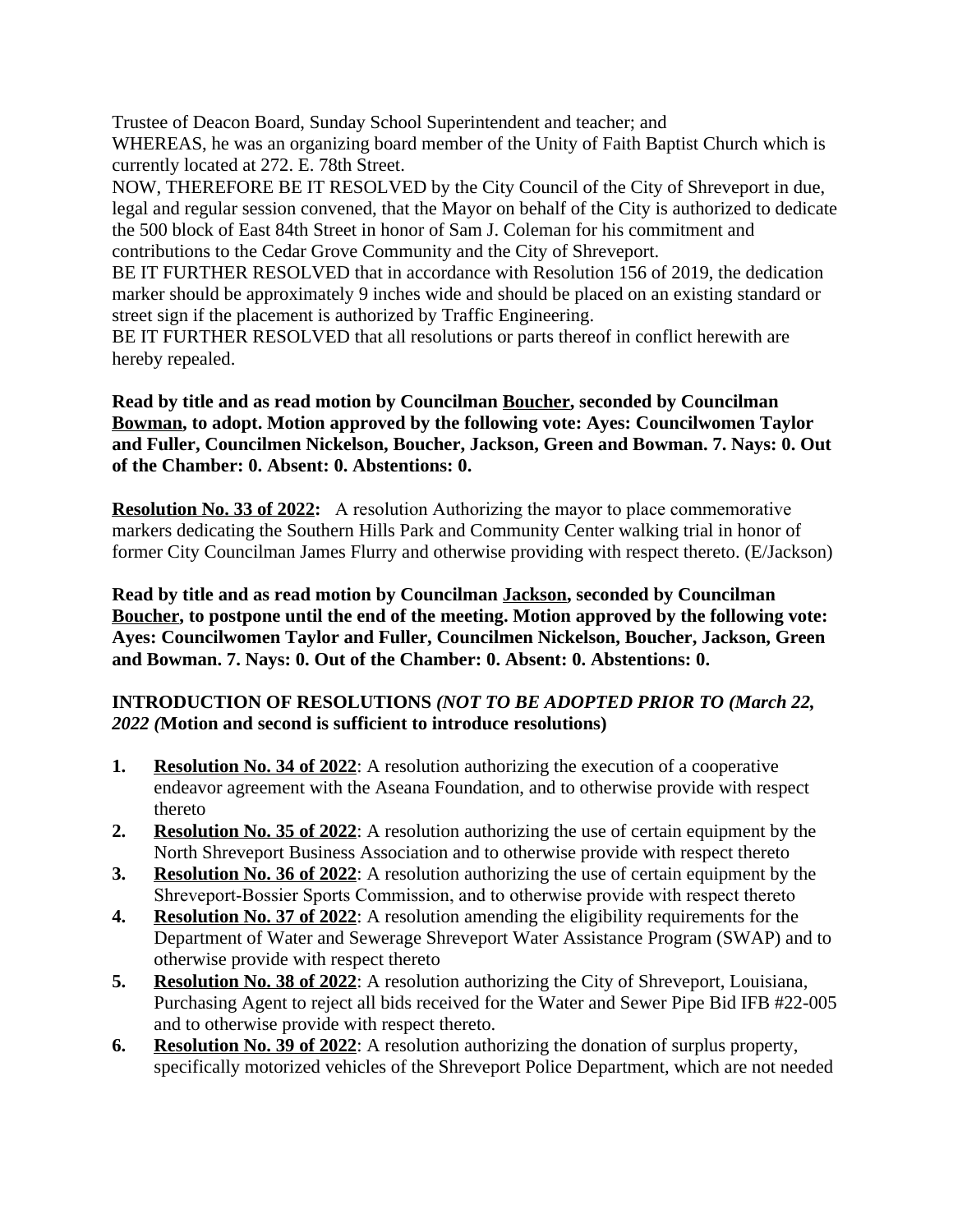for a public purpose, to a political subdivision, and to otherwise providing with respect thereto

- **7. Resolution No. 40 of 2022**: A resolution authorizing the Mayor to execute a Cooperative Endeavor Agreement between the City of Shreveport and the State of Louisiana Office of Community Development for the City of Shreveport Ockley Basin Storage Project and to otherwise provide with respect thereto.
- **8. Resolution No. 41 of 2022**: A resolution whereby the Mayor is making a recommendation to the City Council for its approval regarding the amount and type of all insurance premiums and to authorize the Mayor to execute a payment to the agent of record for the purpose of binding insurance and to otherwise provide with respect thereto

#### **Read by title and as read motion by Councilwoman Taylor, seconded by Councilman Bowman, to introduce Resolution No(s). 34, 35, 36, 37, 38, 39, 40 and 41 of 2022 to lay over until the next regular meeting.**

## **INTRODUCTION OF ORDINANCES** *(NOT TO BE ADOPTED PRIOR TO March 22, 2022(***Motion and second is sufficient to introduce resolutions)**

- **1. Ordinance No. 27 of 2022**: An ordinance amending the 2022 budget for the Capital Projects Fund and otherwise providing with respect thereto. (A/Taylor)
- **2. Ordinance No. 28 of 2022**: An ordinance amending the 2022 budget for the Streets Special Revenue Fund and otherwise providing with respect thereto. (A/Taylor)
- **3. Ordinance No. 29 of 2022**: An ordinance amending the 2022 budget for the Capital Projects Fund and otherwise providing with respect thereto. (D/Boucher)
- **4. Ordinance No. 30 of 2022**: An ordinance amending the 2022 budget for the Streets Special Revenue Fund and otherwise providing with respect thereto. (D/Boucher)
- **5. Ordinance No. 31 of 2022**: An ordinance amending the 2022 Airport Capital Improvement Projects Fund Budget and to otherwise provide with respect thereto
- **6. Ordinance No. 32 of 2022**: An ordinance amending the 2022 Community Development Special Revenue Fund Budget and to otherwise provide with respect thereto
- **7. Ordinance No. 33 of 2022**: An ordinance amending the 2022 General Fund Budget and to otherwise provide with respect thereto. (D/Boucher, F/Green)
- **8. Ordinance No. 34 of 2022**: An ordinance amending the 2022 General Fund Budget and to otherwise provide with respect thereto.
- **9. Ordinance No. 35 of 2022**: An ordinance amending the 2022 Riverfront-Development Special Revenue Fund Budget and to otherwise provide with respect thereto.
- **10. Ordinance No. 36 of 2022**: An ordinance amending the 2022 Capital Projects Fund Budget, appropriating the funds authorized herein and to otherwise provide with respect thereto.
- **11. Ordinance No. 37 of 2022**: An ordinance to create and establish the intersection of Fern Loop and Fern Circle as a stop intersection, and to otherwise provide with respect thereto. (C/Nickelson)
- **12. Ordinance No. 38 of 2022**: An ordinance to amend Section 50-94 of Chapter 50 of the City of Shreveport Code of Ordinances relative to Division 3 of the Criminal Code, offenses against property and otherwise providing with respect thereto.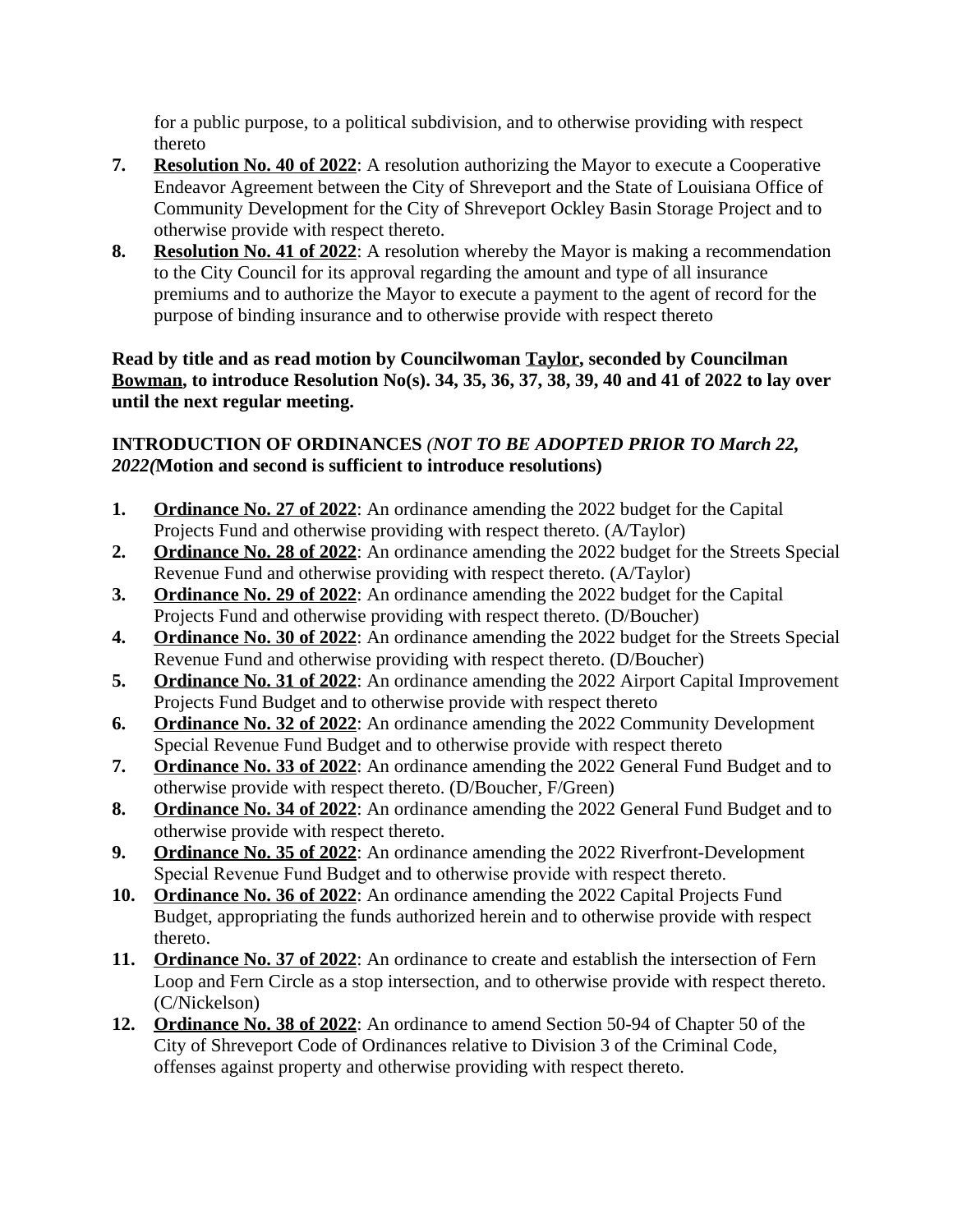**Read by title and as read motion by Councilwoman Taylor, seconded by Councilman Bowman, to introduce Ordinance No(s). 27, 28, 29, 30, 31, 32, 33, 34, 35, 36, 37 and 38 of 2022 to lay over until the next regular meeting.**

# **ORDINANCES ON SECOND READING AND FINAL PASSAGE** *(NUMBERS ARE ASSIGNED ORDINANCE NUMBERS)*

*The Clerk read the following:* 

**1. Ordinance No. 19 of 2022**: A series Ordinance pursuant to the General Bond Ordinance, as defined herein, authorizing the issuance of taxable Water and Sewer revenue refunding bonds, series 2022 in a total principal amount not to exceed one hundred ninety million dollars (\$190,000,000) of the City of Shreveport, State of Louisiana; establishing certain details of such bonds as required by the General Bond Ordinance; approving and confirming the sale of such bonds; pledging the net revenues to secure such bonds; prescribing the form, certain terms and conditions of said bonds; authorizing the use of a preliminary official statement and the preparation and distribution of an official statement; authorizing the purchase of and subscription for certain escrowed securities; authorizing escrow verification and engagement of escrow agents; and authorizing execution and delivery of a paying agent/registrar agreement; and providing for other matters in connection therewith.

**Having passed first reading on February 8, 2022, was read by title, and on motion, ordered passed to third reading. Read the third time in full and as read motion by Councilman Nickelson, seconded by Councilwoman Taylor, to withdraw. Motion approved by the following vote: Ayes: Councilwomen Taylor and Fuller, Councilmen Nickelson, Boucher, Jackson, Green and Bowman. 7. Nays: 0. Out of the Chamber: 0. Absent: 0. Abstentions: 0.**

**2. Ordinance No. 20 of 202**: An ordinance amending the 2022 Budget for the Streets Special Revenue Fund and otherwise providing with respect thereto. (G/Bowman)

**Having passed first reading on February 22, 2022, was read by title, and on motion, ordered passed to third reading. Read the third time in full and as read motion by Councilman Bowman, seconded by Councilwoman Taylor, to adopt. Motion approved by the following vote: Ayes: Councilwomen Taylor and Fuller, Councilmen Nickelson, Boucher, Jackson, Green and Bowman. 7. Nays: 0. Out of the Chamber: 0. Absent: 0. Abstentions: 0.**

**3. Ordinance No. 21 of 2022**: An ordinance amending the 2022 budget for the Capital Projects Fund and otherwise providing with respect thereto. (G/Bowman)

**Having passed first reading on February 22, 2022, was read by title, and on motion, ordered passed to third reading. Read the third time in full and as read motion by Councilman Bowman, seconded by Councilwoman Taylor, to adopt. Motion approved by the following vote: Ayes: Councilwomen Taylor and Fuller, Councilmen Nickelson, Boucher, Jackson, Green and Bowman. 7. Nays: 0. Out of the Chamber: 0. Absent: 0. Abstentions: 0.**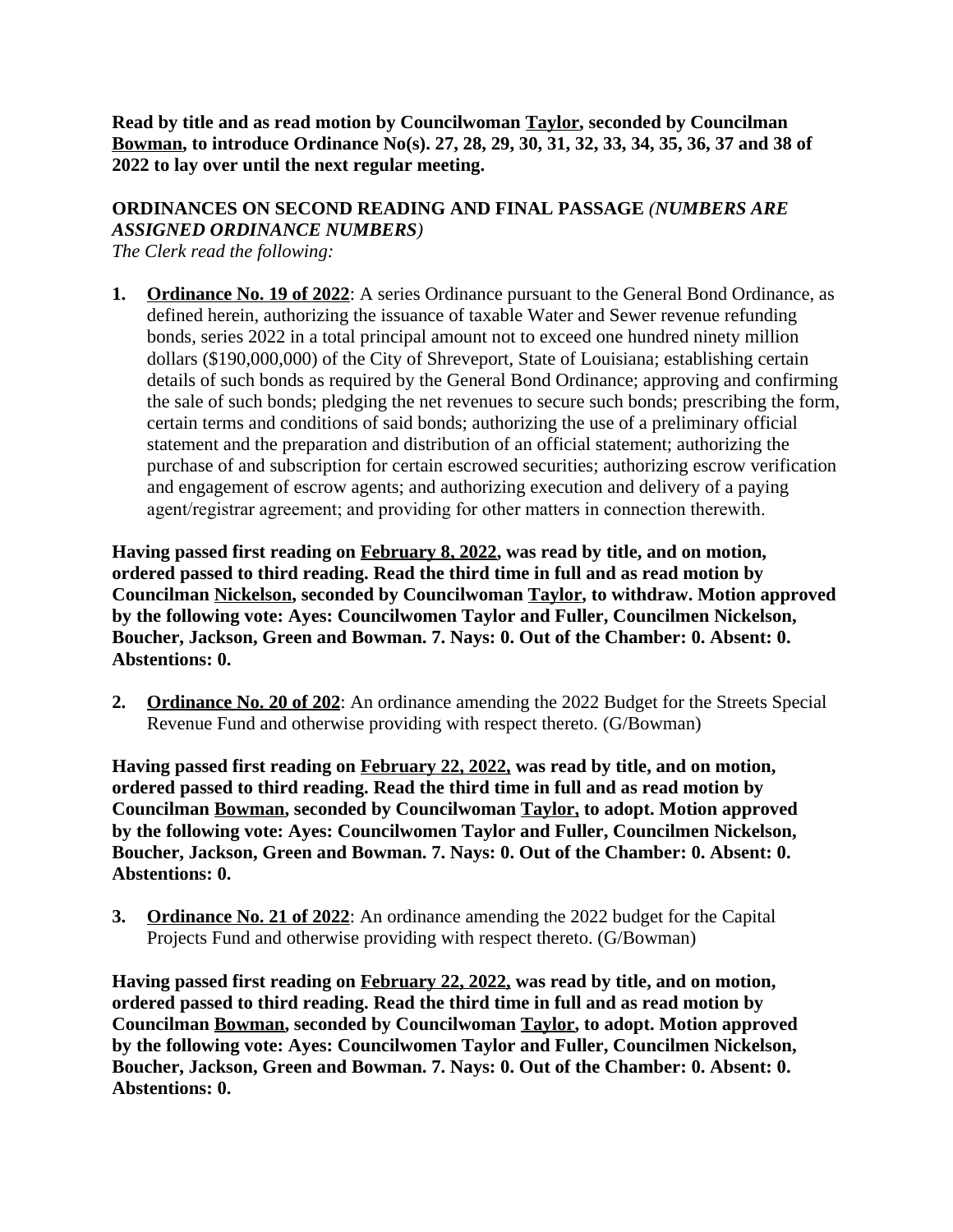**4. Ordinance No. 22 of 2022**: An ordinance amending the 2022 Budget for the Streets Special Revenue Fund and otherwise providing with respect thereto. (G/Bowman)

**Having passed first reading on February 22, 2022, was read by title, and on motion, ordered passed to third reading. Read the third time in full and as read motion by Councilman Bowman, seconded by Councilwoman Taylor, to adopt. Motion approved by the following vote: Ayes: Councilwomen Taylor and Fuller, Councilmen Nickelson, Boucher, Jackson, Green and Bowman. 7. Nays: 0. Out of the Chamber: 0. Absent: 0. Abstentions: 0.**

**5. Ordinance No. 23 of 2022**: An ordinance amending the 2022 budget for the Capital Projects Fund and otherwise providing with respect thereto. (G/Bowman)

**Having passed first reading on February 22, 2022, was read by title, and on motion, ordered passed to third reading. Read the third time in full and as read motion by Councilman Bowman, seconded by Councilwoman Taylor, to adopt. Motion approved by the following vote: Ayes: Councilwomen Taylor and Fuller, Councilmen Nickelson, Boucher, Jackson, Green and Bowman. 7. Nays: 0. Out of the Chamber: 0. Absent: 0. Abstentions: 0.**

**6. Ordinance No. 24 of 2022**: An ordinance declaring a public emergency in connection with the emergency repair of Stoner Force Main located along the Clyde Fant Parkway starting just south of the Shreveport-Barksdale Bridge and ending at 70th Street and ratifying the expenditure of approximately \$3.9 million and to otherwise provide with respect thereto.

**Having passed first reading on February 22, 2022, was read by title, and on motion, ordered passed to third reading. Read the third time in full and as read motion by Councilman Bowman, seconded by Councilwoman Fuller, to adopt. Motion approved by the following vote: Ayes: Councilwomen Taylor and Fuller, Councilmen Boucher, Jackson, Green and Bowman. 6. Nays: Councilman Nickelson. 1. Out of the Chamber: 0. Absent: 0. Abstentions: 0.**

**7. Ordinance No. 25 of 2022**: An ordinance to amend Chapter 38, Article II, Division 8, Section 72 of the City of Shreveport, Louisiana, Code of Ordinances relative to the administrative cost assessed by the City for property abatement and to otherwise provide with respect thereto.

**Having passed first reading on February 22, 2022, was read by title, and on motion, ordered passed to third reading. Read the third time in full and as read motion by Councilman Bowman, seconded by Councilwoman Fuller, to adopt.** 

*The following amendment was read*:

**AMENDMENT PROPOSED BY**: David Kaplovitz, Assistant City Attorney **AMEND THE ORDINANCE AS FOLLOWS**: Delete and remove from the files the original proposed Fact Sheet and Ordinance No. 25 of 2022 and substitute the attached Amendment No. 1 to Ordinance No. 25 of 2022.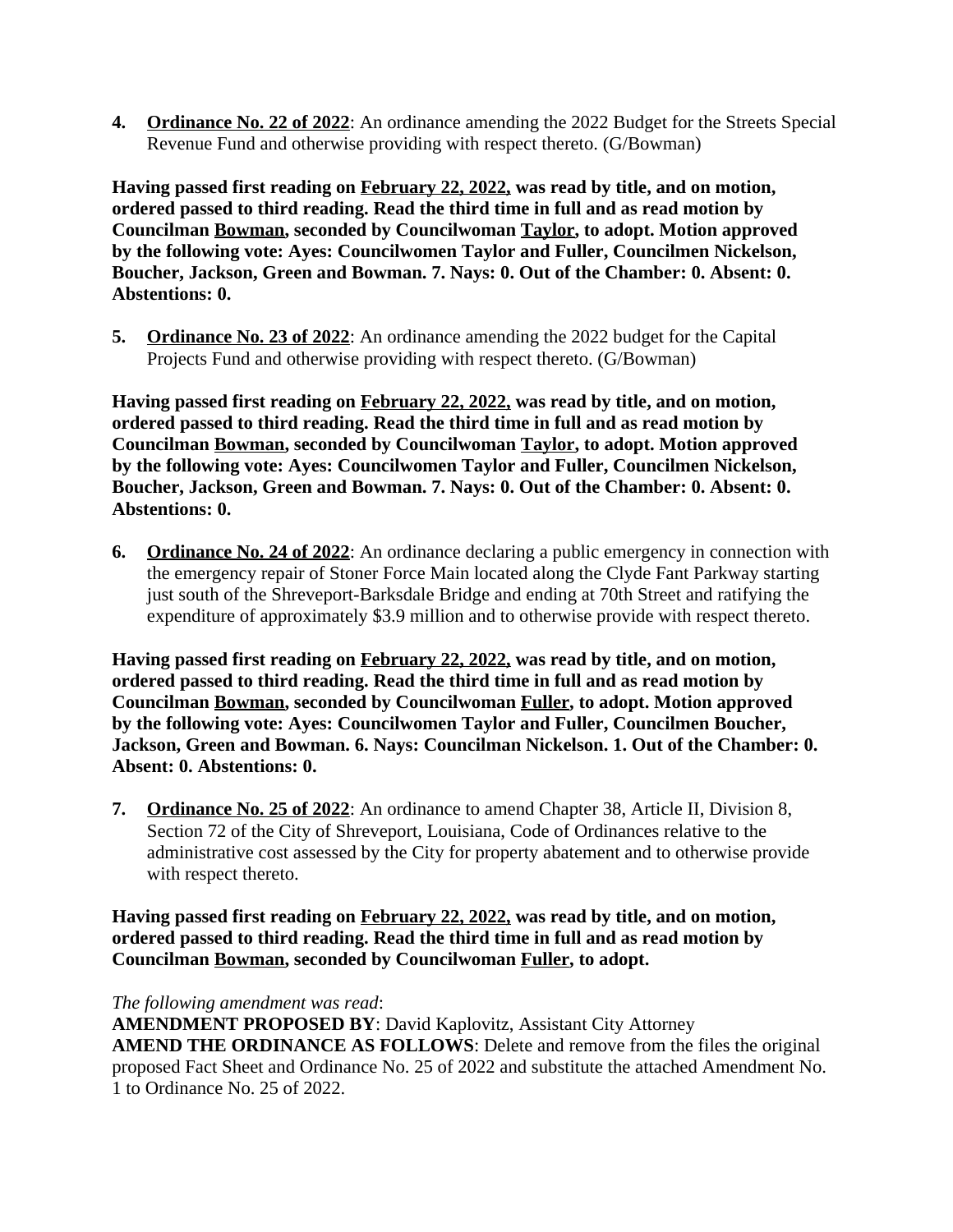**EXPLANATION OF AMENDMENT:** 1. This amendment revises language in the original proposed Fact Sheet and Ordinance which indicated that the increase in lien recording fees in the Caddo Parish Clerk of Courts Office occurred after the adoption of Sections 38-71 and 38-72 of the Code of Ordinances on October 22, 2019. Further research has indicated that this increase in lien recording fees actually occurred back on August 1, 2017. The amendment reflects the earlier date this increase occurred.

2. The amendment also corrects a typographical error in the Fact Sheet which indicated the increase in lien recording fees at the Caddo Parish Clerk of Courts Office was in the amount of two-hundred dollars (\$200.00). The correct increase was actually in the amount of two hundred percent (200%), an increase from thirty-five dollars (\$35.00) to one-hundred five dollars (\$105.00). The amendment now reflects the two hundred percent (200%) increase in the lien recording fees.

**Motion by Councilman Bowman, seconded by Councilman Nickelson, to adopt Amendment No. 1 to Ordinance No. 25 of 2022. Motion approved by the following vote: Ayes: Councilwomen Taylor and Fuller, Councilmen Nickelson, Boucher, Jackson, Green and Bowman. 7. Nays: 0. Out of the Chamber: 0. Absent: 0. Abstentions: 0.**

**Motion by Councilman Bowman, seconded by Councilman Nickelson, to adopt Ordinance No. 25 of 2022 as amended. Motion approved by the following vote: Ayes: Councilwomen Taylor and Fuller, Councilmen Nickelson, Boucher, Jackson, Green and Bowman. 7. Nays: 0. Out of the Chamber: 0. Absent: 0. Abstentions: 0.**

**8. Ordinance No. 26 of 2022**: **Zoning Case No. 21-201-C**: An Ordinance to amend the official zoning map of the City of Shreveport Unified Development Code, by rezoning property located on the northeast corner of Kings Highway and Thornhill Avenue Shreveport, Shreveport, Caddo Parish, Louisiana, from R-HU Highland Urban Conservation Residential District To C-1 PUD Neighborhood Commercial District Planned Unit Development, and to otherwise provide with respect thereto. (B/Fuller)

**Having passed first reading on February 22, 2022, was read by title, and on motion, ordered passed to third reading. Read the third time in full and as read motion by Councilwoman Fuller, seconded by Councilman Boucher, to adopt. Motion approved by the following vote: Ayes: Councilwomen Taylor and Fuller, Councilmen Nickelson, Boucher, Jackson, Green and Bowman. 7. Nays: 0. Out of the Chamber: 0. Absent: 0. Abstentions: 0.**

#### *The Clerk read the following:*

**AMENDMENT PROPOSED BY**: Danielle Farr-Ewing **AMEND THE RESOLUTION AS FOLLOWS**: Change "trial" to "trail" in the title and body of the resolution.

**Read by title and as read motion by Councilman Bowman, seconded by Councilman Jackson, to adopt Amendment No. 1 to Resolution No. 33 of 2022. Motion approved by the following vote: Ayes: Councilwomen Taylor and Fuller, Councilmen Nickelson, Boucher, Jackson, Green and Bowman. 7. Nays: 0. Out of the Chamber: 0. Absent: 0. Abstentions: 0.**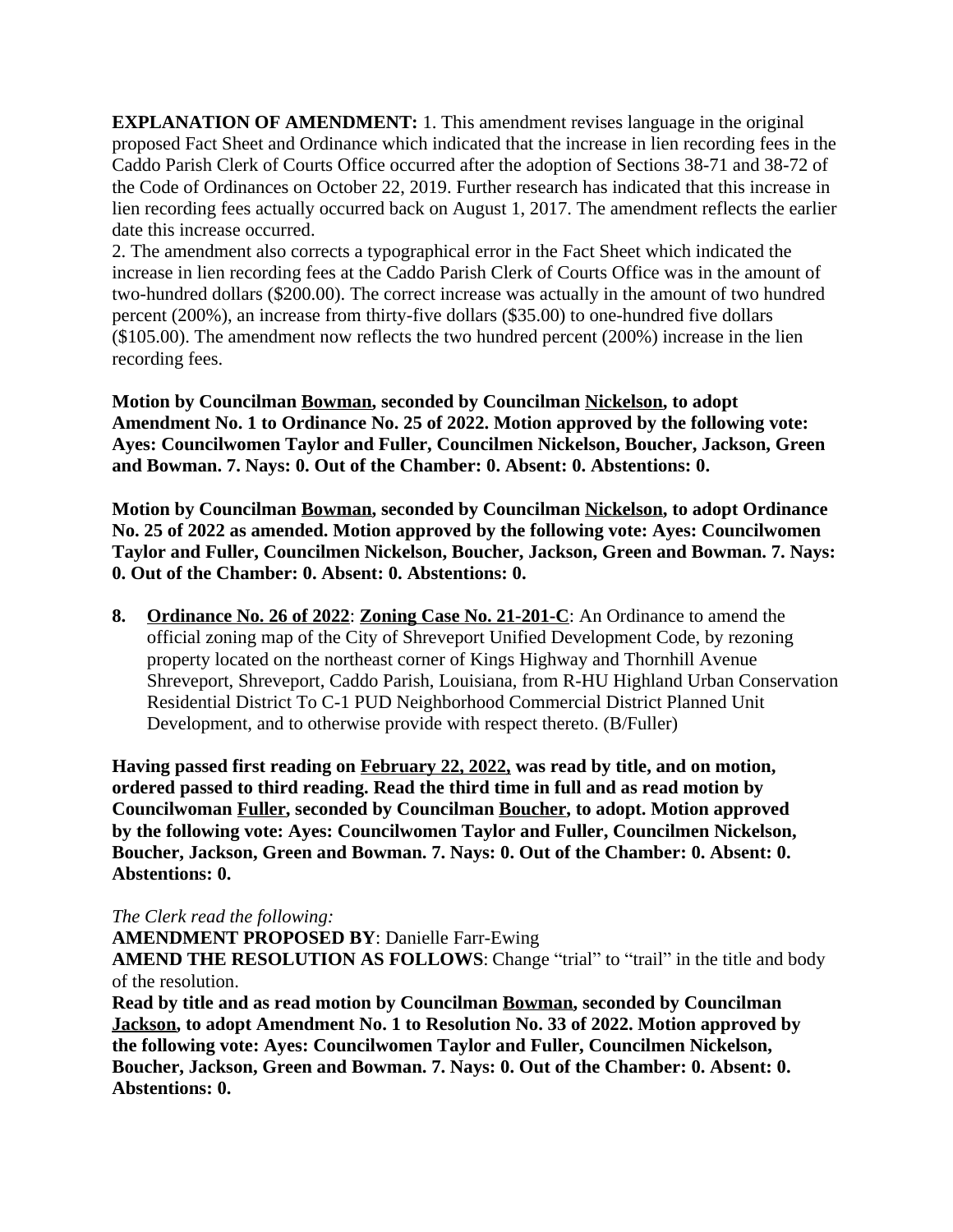#### **RESOLUTION NO. 33 OF 2022**

# **A RESOLUTION AUTHORIZING THE MAYOR TO PLACE COMMEMORATIVE MARKERS DEDICATING THE SOUTHERN HILLS PARK AND COMMUNITY CENTER WALKING TRAIL IN HONOR OF FORMER CITY COUNCILMAN JAMES FLURRY AND OTHERWISE PROVIDING WITH RESPECT THERETO**

BY: COUNCILMAN ALAN JACKSON, JR.

WHEREAS, James Flurry, a lifelong resident of Southern Hills, served nearly 8 years of distinguished service as the District E City of Shreveport Councilman until he resigned on November 15, 2021; and

WHEREAS, James Flurry served with integrity, dedication, and commitment—traits which in every instance impelled him to seek to do the "right thing" in the service of the people of District E, the City of Shreveport and Caddo Parish; and

WHEREAS, James Flurry's sense of fairness and commitment to community helped him to serve for nearly 20 years in elected public service, including 12 years as a Justice of the Peace in Caddo Parish, Commissioner in Charge with the Caddo Parish Clerk of Court and Auxiliary Officer with the Shreveport Police Department; and

WHEREAS, James Flurry's dedication and service to the City of Shreveport and especially to District E should be celebrated and remembered.

NOW, THEREFORE BE IT RESOLVED by the City Council of the City of Shreveport in due, legal and regular session convened, that the Mayor, on behalf of the Shreveport City Council is authorized to place commemorative markers dedicating the Southern Hills Park and Community Center walking trail in honor of former City Councilman James Flurry.

BE IT FURTHER RESOLVED that the City Council thanks James Flurry for his many years of dedicated service as a public servant in the City of Shreveport and Caddo Parish.

BE IT FURTHER RESOLVED that this resolution shall be signed by each member of the City Council and executed in duplicate originals with one original presented to James Flurry and the other resolution filed in perpetuity in the office of the Clerk of Council for the City of Shreveport.

**Motion by Councilman Bowman, seconded by Councilman Jackson, to adopt Resolution No. 33 of 2022 as amended. Motion approved by the following vote: Ayes: Councilwomen Taylor and Fuller, Councilmen Nickelson, Boucher, Jackson, Green and Bowman. 7. Nays: 0. Out of the Chamber: 0. Absent: 0. Abstentions: 0.**

*Ordinances that were adopted, except ordinances that will be published in the Shreveport Code Ordinances, including the Shreveport Unified Development Code, are as follows:*

#### **ORDINANCE NO. 20 OF 2022**

#### **AN ORDINANCE AMENDING THE 2022 BUDGET FOR THE STREETS SPECIAL REVENUE FUND AND OTHERWISE PROVIDING WITH RESPECT THERETO**

BY: Councilman Jerry Bowman, Jr.

WHEREAS, the City Charter provides for the amendment of any previously adopted budget; and WHEREAS, the City Council finds it necessary to amend the 2022 budget for the Streets Special Revenue Fund to adjust appropriations, reflect current revenue estimates and for other purposes. NOW, THEREFORE, BE IT ORDAINED by the City Council of the City of Shreveport, in legal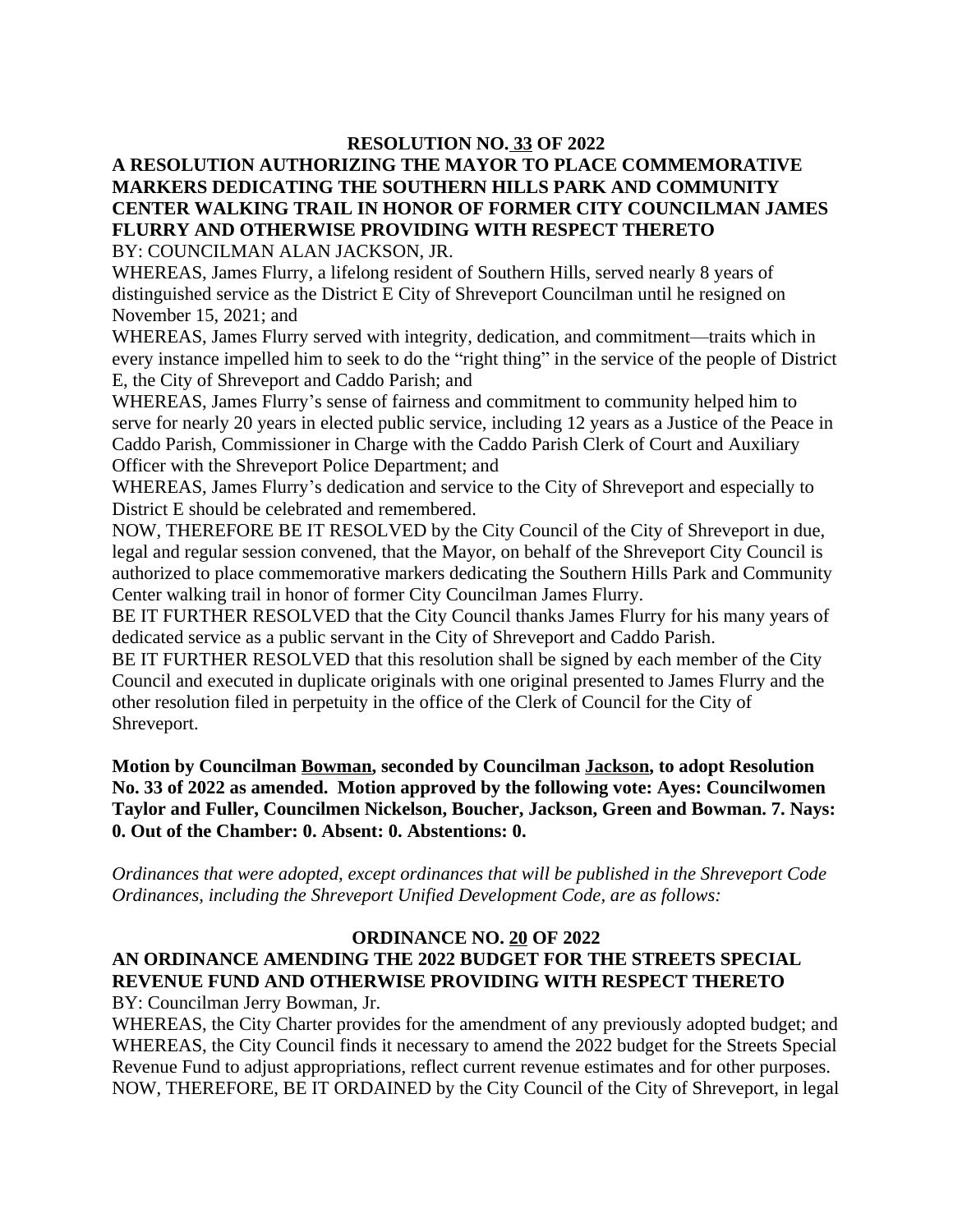session convened, that Ordinance No. 170 of 2021, the 2022 budget for the Streets Special Revenue Fund, is hereby amended as follows:

In Section 2 (Appropriations): Decrease Operating Reserves by \$70,000 Increase Transfer to Capital Projects by \$70,000 Adjust totals and subtotals accordingly.

BE IT FURTHER ORDAINED that the remainder of Ordinance No. 170 of 2021 shall remain unchanged and in full force and effect.

BE IT FURTHER ORDAINED that if any provision or item of this ordinance or the application thereof is held invalid, such invalidity shall not affect other provisions, items or applications of this ordinance which can be given effect without the invalid provisions, items or applications; and, to this end, the provisions of this ordinance are hereby declared to be severable. BE IT FURTHER ORDAINED that all ordinances or parts thereof in conflict herewith are hereby repealed.

#### **ORDINANCE NO. 21 OF 2022**

## **AN ORDINANCE AMENDING THE 2022 BUDGET FOR THE CAPITAL PROJECTS FUND AND OTHERWISE PROVIDING WITH RESPECT THERETO**

BY: Councilman Jerry Bowman, Jr.

WHEREAS, the City Charter provides for the amendment of any previously adopted budget; and WHEREAS, the City Council finds it necessary to amend the 2022 budget for the Capital Project Fund to adjust appropriations, reflect current revenue estimates and for other purposes.

NOW, THEREFORE, BE IT ORDAINED by the City Council of the City of Shreveport, in legal session convened, that Ordinance No. 152 of 2021, the 2022 budget for the Capital Projects Fund, is hereby amended as follows: In Program C – Streets Improvements: Establish project entitled Roadway Improvement for Glen Avenue (C22004) at \$70,000. Funding source \$70,000 from the Streets Special Revenue Fund Operating Reserves. Adjust totals and subtotals accordingly.

BE IT FURTHER ORDAINED that the remainder of Ordinance No. 152 of 2021 shall remain unchanged and in full force and effect.

BE IT FURTHER ORDAINED that if any provision or item of this ordinance or the application thereof is held invalid, such invalidity shall not affect other provisions, items or applications of this ordinance which can be given effect without the invalid provisions, items or applications; and, to this end, the provisions of this ordinance are hereby declared to be severable. BE IT FURTHER ORDAINED that all ordinances or parts thereof in conflict herewith are hereby repealed.

#### **ORDINANCE NO. 22 OF 2022**

#### **AN ORDINANCE AMENDING THE 2022 BUDGET FOR THE STREETS SPECIAL REVENUE FUND AND OTHERWISE PROVIDING WITH RESPECT THERETO** BY: Councilman Jerry Bowman, Jr.

WHEREAS, the City Charter provides for the amendment of any previously adopted budget; and WHEREAS, the City Council finds it necessary to amend the 2022 budget for the Streets Special Revenue Fund to adjust appropriations, reflect current revenue estimates and for other purposes. NOW, THEREFORE, BE IT ORDAINED by the City Council of the City of Shreveport, in legal session convened, that Ordinance No. 170 of 2021, the 2022 budget for the Streets Special Revenue Fund, is hereby amended as follows: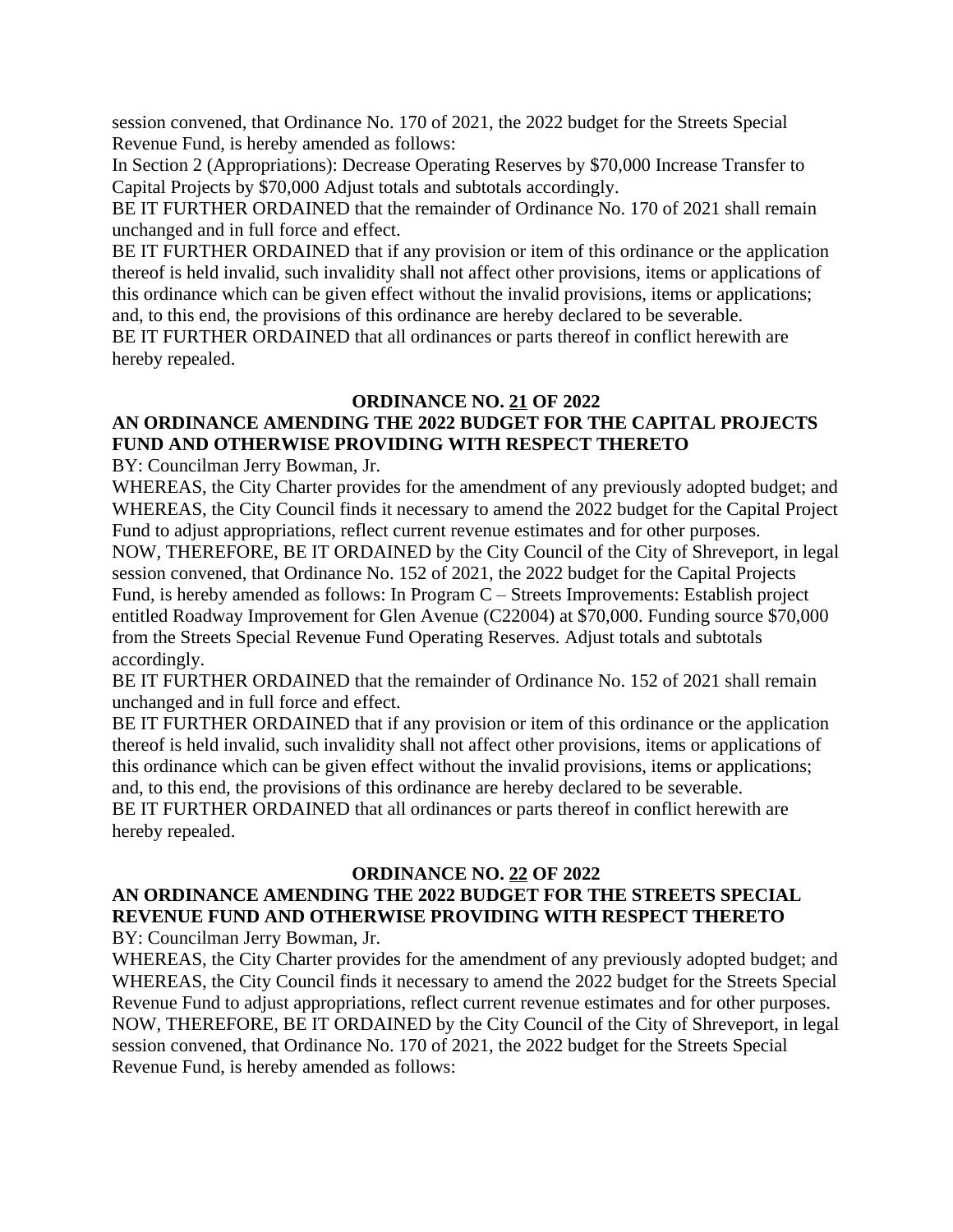In Section 2 (Appropriations): Decrease Operating Reserves by \$90,000 Increase Transfer to Capital Projects by \$90,000 Adjust totals and subtotals accordingly.

BE IT FURTHER ORDAINED that the remainder of Ordinance No. 170 of 2021 shall remain unchanged and in full force and effect.

BE IT FURTHER ORDAINED that if any provision or item of this ordinance or the application thereof is held invalid, such invalidity shall not affect other provisions, items or applications of this ordinance which can be given effect without the invalid provisions, items or applications; and, to this end, the provisions of this ordinance are hereby declared to be severable.

BE IT FURTHER ORDAINED that all ordinances or parts thereof in conflict herewith are hereby repealed.

# **ORDINANCE NO. 23 OF 2022**

# **AN ORDINANCE AMENDING THE 2022 BUDGET FOR THE CAPITAL PROJECTS FUND AND OTHERWISE PROVIDING WITH RESPECT THERETO**

BY: Councilman Jerry Bowman, Jr.

WHEREAS, the City Charter provides for the amendment of any previously adopted budget; and WHEREAS, the City Council finds it necessary to amend the 2022 budget for the Capital Project Fund to adjust appropriations, reflect current revenue estimates and for other purposes. NOW, THEREFORE, BE IT ORDAINED by the City Council of the City of Shreveport, in legal session convened, that Ordinance No. 152 of 2021, the 2022 budget for the Capital Projects Fund, is hereby amended as follows: In Program C – Streets Improvements: Establish project entitled Roadway Improvement for the 5500-5600 Blocks of Cross Timbers Drive (C22005) at \$90,000. Funding source \$90,000 from the Streets Special Revenue Fund Operating Reserves. Adjust totals and subtotals accordingly.

BE IT FURTHER ORDAINED that the remainder of Ordinance No. 152 of 2021 shall remain unchanged and in full force and effect.

BE IT FURTHER ORDAINED that if any provision or item of this ordinance or the application thereof is held invalid, such invalidity shall not affect other provisions, items or applications of this ordinance which can be given effect without the invalid provisions, items or applications; and, to this end, the provisions of this ordinance are hereby declared to be severable. BE IT FURTHER ORDAINED that all ordinances or parts thereof in conflict herewith are hereby repealed.

#### **ORDINANCE NO. 24 OF 2022**

#### **AN ORDINANCE DECLARING A PUBLIC EMERGENCY IN CONNECTION WITH THE EMERGENCY REPAIR OF STONER FORCE MAIN LOCATED ALONG THE CLYDE FANT PARKWAY STARTING JUST SOUTH OF THE SHREVEPORT-BARKSDALE BRIDGE AND ENDING AT 70TH STREET AND RATIFYING THE EXPENDITURE OF APPROXIMATELY \$3.9 MILLION AND TO OTHERWISE PROVIDE WITH RESPECT THERETO**

WHEREAS, the Stoner Force Main is located along Clyde Fant Parkway, starting just south of the Shreveport-Barksdale Bridge and ending at 70th Street has experienced mechanical and instrumentation failure; and

WHEREAS, additional failures have the potential to cause major Sanitary Sewer Overflows (SSOs); and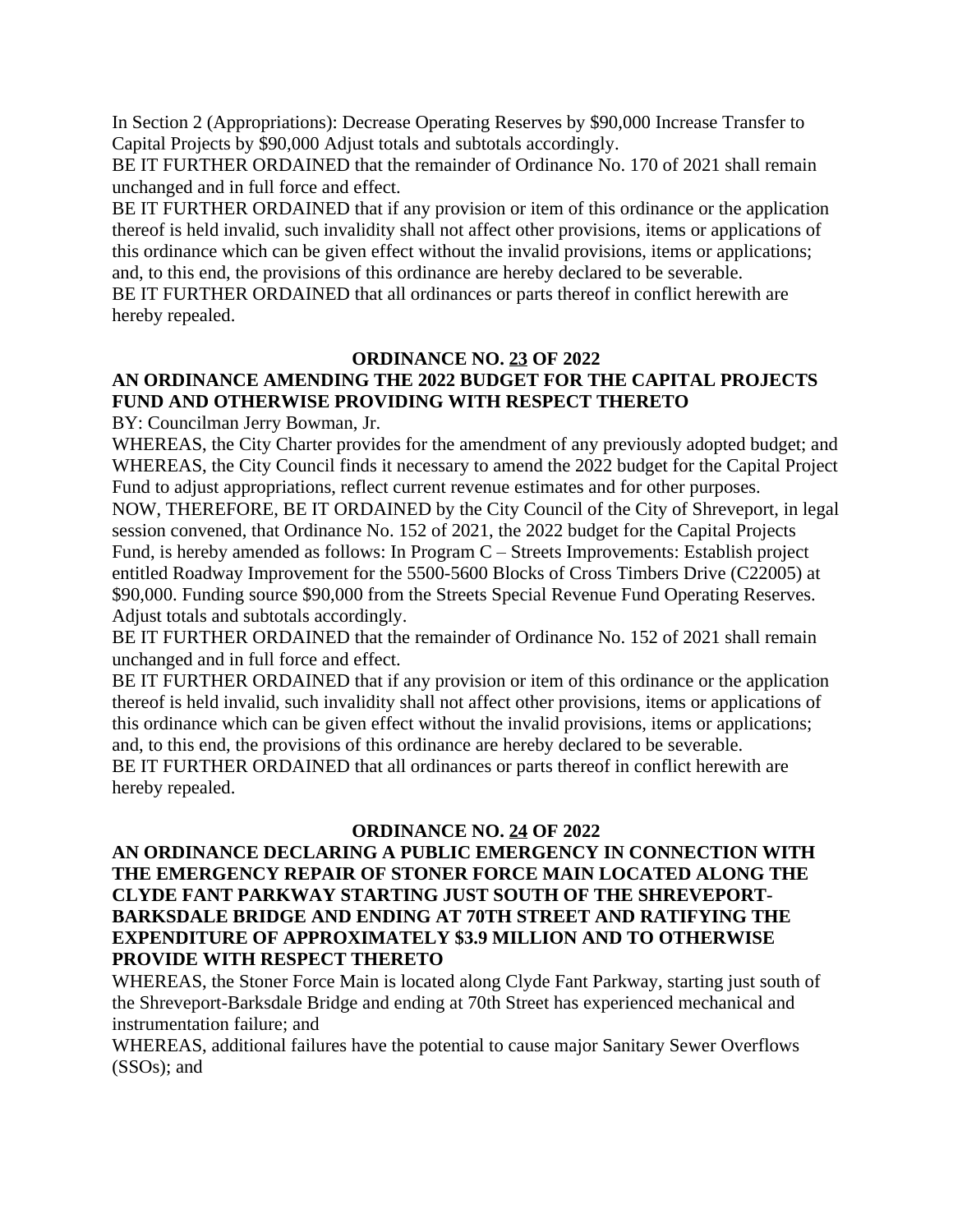WHEREAS, the City of Shreveport is currently in a Consent Decree with the Environmental Protection Agency (EPA), Department of Justice (DOJ), and the Louisiana Department of Environmental Quality (LA-DEQ), that necessitates reduction of SSO's; and

WHEREAS, immediate emergency repairs of Stoner Force Main, being one of the City of Shreveport's main sewer collectors, is necessary to protect the wastewater collection system, public health and safety, and the environment.

WHEREAS the City of Shreveport has been executing a capital project to complete the Stoner Force Main Project (Project), which includes replacement of portions of the Stoner Force Main, installation of gravity sewers, a new wastewater lift station, and abandonment of wastewater infrastructure; and

WHEREAS, completion of the Project is necessary to protect the wastewater collection system, public health and safety, and the environment; and

WHEREAS, the contractor originally under contract to the City of Shreveport has experienced significant business disruptions, resulting in their default and failure to complete the Project; and WHEREAS, portions of the Project are incomplete, and negotiations with the contractor's surety to complete remaining work have been delayed; and

WHEREAS, The City of Shreveport currently has a servitude agreement with Spokane Company, LLC for work needed to complete the Project. This agreement requires work to be completed by June 30, 2022. It is not possible to complete the Project by June 30, 2022 using a traditional design-bid-build method. Using the traditional design-bid-build method, we estimate the Project would not be completed until the first quarter of 2023. This includes six months for bidding and getting a contractor under contract and six months to complete the construction. Not having the Project completed by June 30, 2022 will require the City of Shreveport to request an extension to the servitude agreement which may result in renegotiation of the terms of the agreement, potentially resulting in additional delays and increases in Project legal, administration, and construction costs. Worse case, the servitude agreement will not be renewed, and we cannot conclude the Project.

NOW, THEREFORE, BE IT ORDAINED by the City Council of the City of Shreveport in due, legal, and regular session convened, that the emergency action of the Department of Water & Sewerage to repair the Stoner Force Main is hereby authorized and ratified and that the expenditure of approximately \$3,900,000.00 for this purpose is hereby authorized.

BE IT FURTHER ORDAINED that monies for this emergency repair shall come from the Water and Sewerage Revenue Bonds.

BE IT FURTHER ORDAINED that a public emergency is hereby declared and notice of such public emergency shall, within ten days thereof, be published in the official journal of the City of Shreveport proposing or declaring such public emergency in accordance with Section 38:2212(P) of the Louisiana Revised Statutes.

BE IT FURTHER ORDAINED that if any provision or item of this ordinance or application thereof is held invalid, such invalidity shall not affect other provisions, items or applications of this ordinance which can be given effect without the invalid provisions, items, or application, and to this end, the provisions of this ordinance are hereby declared severable.

BE IT FURTHER ORDAINED that all ordinances or parts thereof in conflict herewith are hereby repealed.

#### **ORDINANCE NO. 26 OF 2022**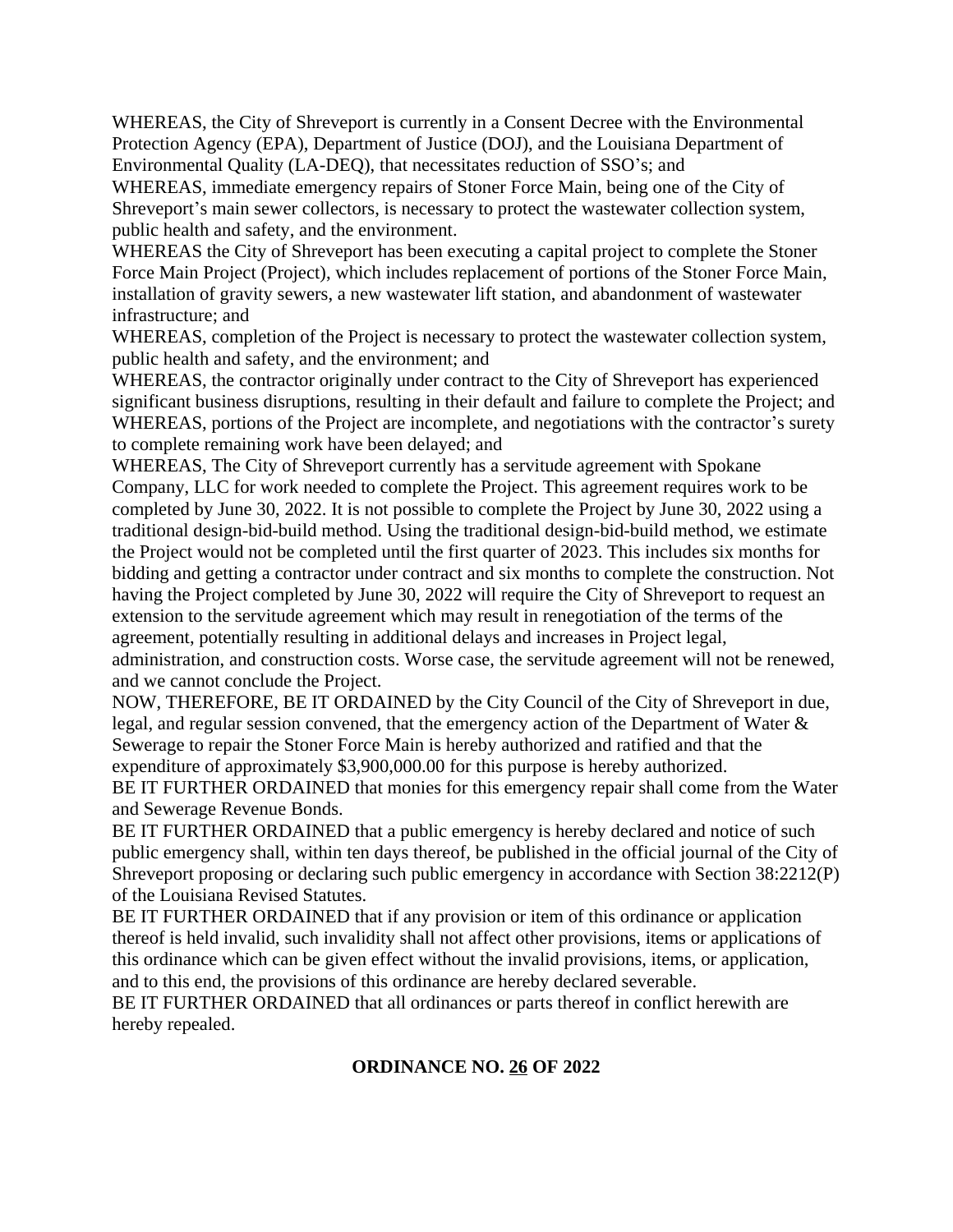**AN ORDINANCE TO AMEND THE OFFICIAL ZONING MAP OF THE CITY OF SHREVEPORT UNIFIED DEVELOPMENT CODE, BY REZONING PROPERTY LOCATED NORTHEAST CORNER OF KINGS HIGHWAY AND THORNHILL AVENUE, SHREVEPORT, CADDO PARISH, LA., FROM R-HU HIGHLAND URBAN CONSERVATION RESIDENTIAL DISTRICT TO C-1 PUD NEIGHBORHOOD COMMERCIAL DISTRICT PLANNED UNIT DEVELOPMENT, AND TO OTHERWISE PROVIDE WITH RESPECT THERETO** 

SECTION I: BE IT ORDAINED by the City Council of the City of Shreveport, Caddo Parish, LA, in due, legal and regular session convened, that the zoning classification of property northeast corner of Kings Highway and Thornhill Avenue Shreveport, Caddo Parish, Louisiana, legally described below: be and the same is hereby changed from R-HU Highland Urban Conservation Residential District To C-1 PUD Neighborhood Commercial District Planned Unit Development:

LOTS 29 & 30, BLK. A, COLONIAL HILLS SUBN., SECTION 12, T17N, R14W, Caddo Parish, Louisiana.

SECTION II: BE IT FURTHER ORDAINED THAT the rezoning of the property described herein is approved subject to compliance with the following stipulations:

• Lighting and irrigation plans must be submitted to the Executive Director for review and approval prior to obtaining building permits.

Requested uses and ordinance relief:

The following uses are in addition to the uses allowed in the C-1 base zoning district:

• Drive-through

Amenities:

Site amenities in exchange for the requested use include the following:

• Incorporate gables and dormers similar in character to the existing buildings and residences in the area

- Use a brick color and color scheme matching the adjacent Kings Highway Christian Church
- The monument sign will be limited to 4' tall and will be in the same brick as the building
- Three trash receptacles will be placed around the building to ensure trash is contained
- The concrete dumpster enclosure will be in the same color scheme as the building
- A rear pedestrian access from Kings Highway Christian Church will be provided
- An 8'-tall residential screening fence will be installed

• A wider landscape buffer than required will be provided along the rights-of-way

BE IT FURTHER ORDAINED that if any provision or item of this ordinance or the application thereof is held invalid, such invalidity shall not affect other provisions, items, or applications of this ordinance which can be given effect without the invalid provisions, items, or applications and to this end the provisions of this ordinance are hereby declared severable.

BE IT FURTHER ORDAINED that all ordinances or parts thereof in conflict herewith are hereby repealed.

# **TABLED LEGISLATION**

# **ORDINANCES/RESOLUTIONS**:

**RESOLUTION NO. 124 OF 2021:** A resolution to establish an Intergovernmental committee, and to otherwise provide with respect thereto. (D/Boucher) (Tabled on November 9, 2021) **RESOLUTION NO. 166 OF 2021:** A resolution in support of and establishing a Tax Increment Financing (TIF) District, a proposed public improvement district, wholly within the city limits of